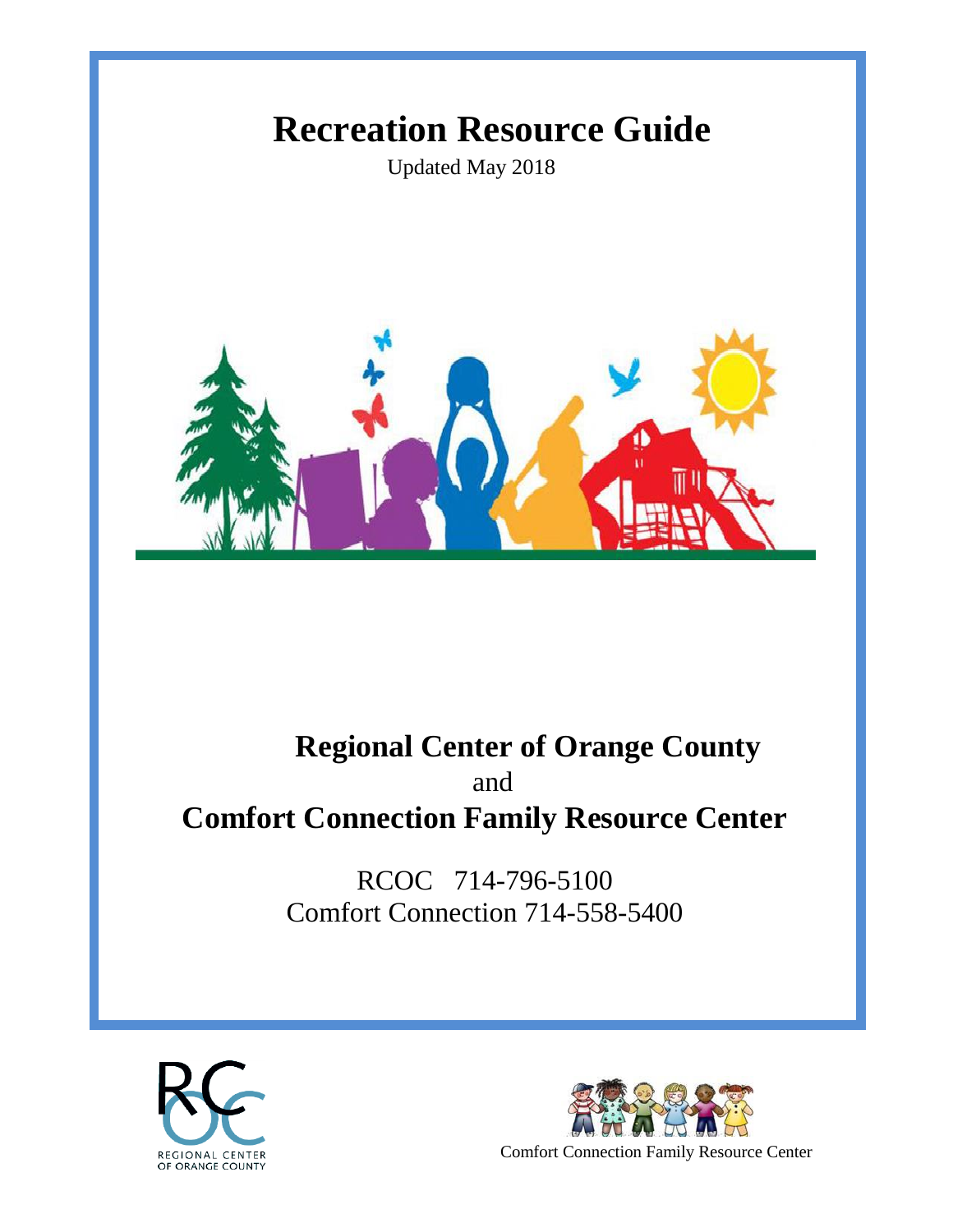Dear Parent or Caregiver,

We realize that accessing various social and recreational programs for your child with special needs requires planning. The following list of questions has been compiled by parents and professionals who understand some of the considerations and accommodations that may be necessary.

Whether you approach a provider in person, inquire over the phone, or by email, it may be helpful to explain that you are inquiring on behalf of someone who has special needs and you would like to ask a few questions about the program. We realize that not all of these questions may apply to your situation, but you may use them as a guideline to ask relevant questions for your family.

The specific details of these programs may change periodically. In addition, you may want to contact the city you live in to request a current listing of recreation activities.

- Do you currently serve any individuals with physical or intellectual disabilities that you know of at this time?
- What is your adult to student ratio for classes and/or activities offered?
- How is your staff trained on providing services for individuals with disabilities?
- Can you provide the additional support my child needs, such as toileting, feeding? (Feel free to share examples of any specific assistance needed.)

The agencies, individuals and programs listed in this guide are not endorsed by Regional Center of Orange County. This information is provided as a courtesy to assist you with locating recreational and social opportunities. For additional resource information, please contact Comfort Connection Family Resource Center at (714) 558-5400 or email [ccfrc@rcocdd.com.](mailto:ccfrc@rcocdd.com)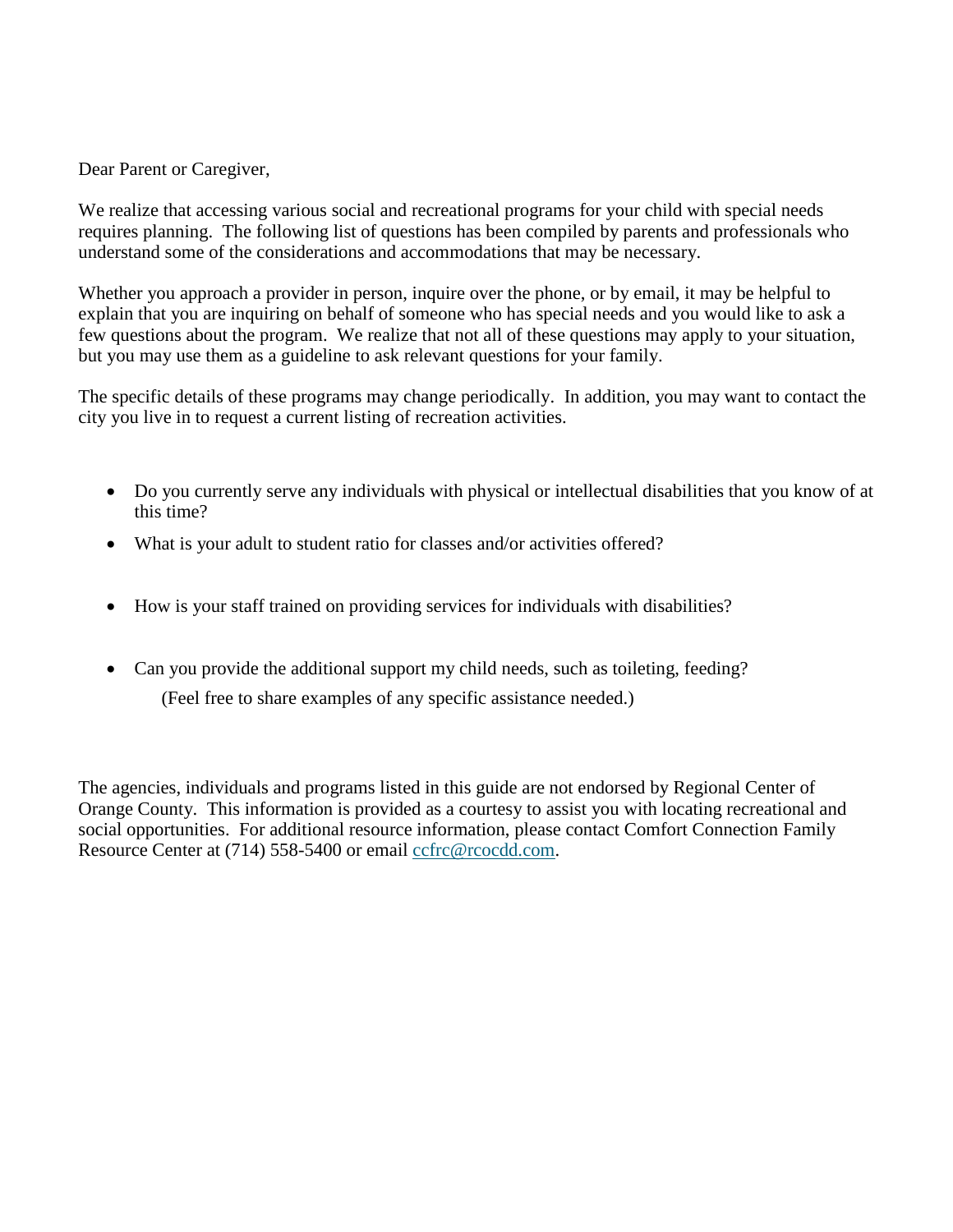## **Recreation Resource Guide**

## **Table of Contents**

| Recreation                          | Page $1-6$ |
|-------------------------------------|------------|
| <b>Social Opportunities</b>         | Page 6-8   |
| The Arts                            | Page 8-10  |
| Camps                               | Page 10-12 |
| <b>Outside of Orange County</b>     | Page 13-14 |
| <b>Universally Accessible Parks</b> | Page 14-15 |
| Other                               | Page 15-16 |

*The following information was updated as of May of 2018 and is subject to change at any time. If there are any additions or changes, please contact Comfort Connection Family Resource Center at (714) 558-5400 or email ccfrc@rcocdd.com.*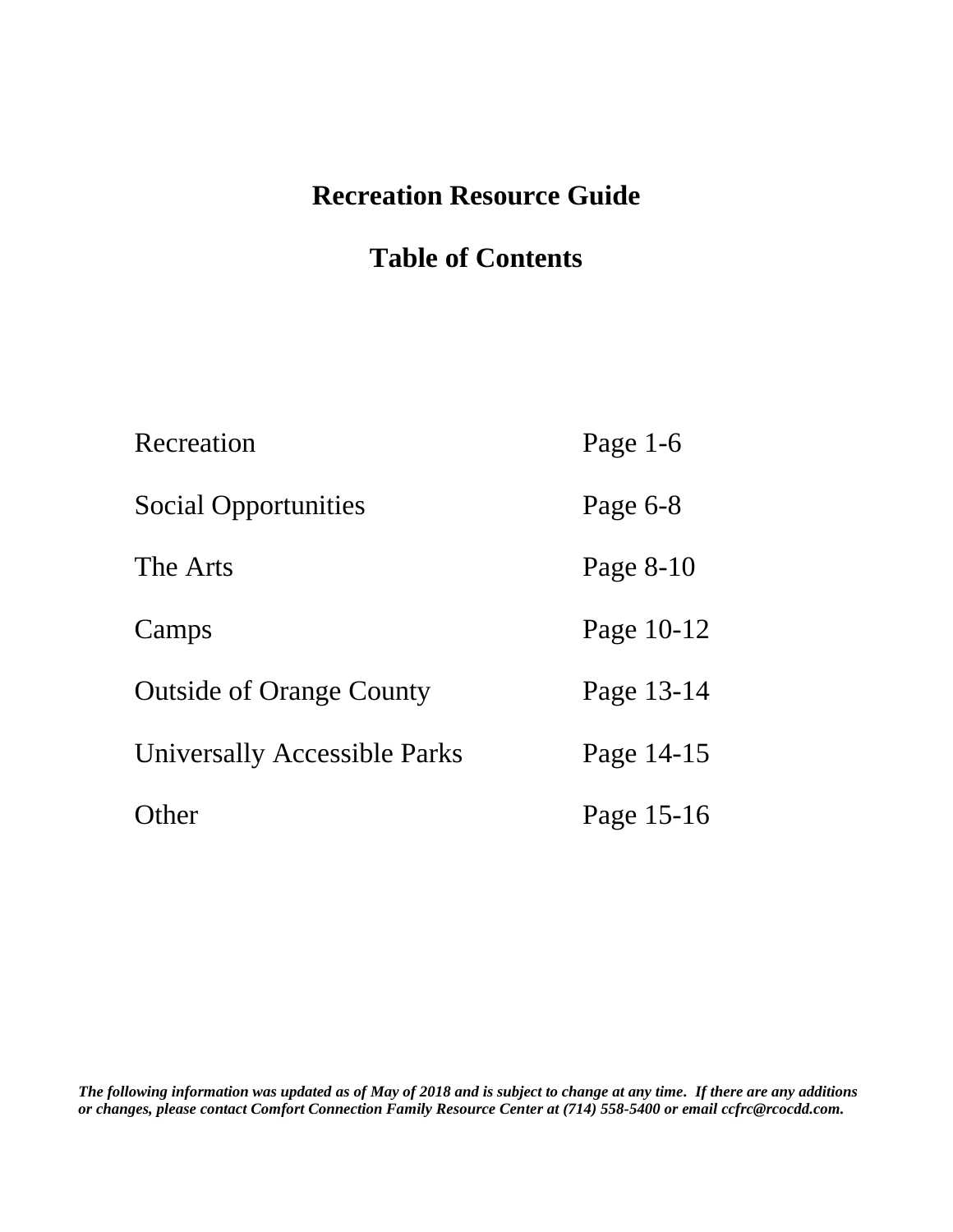## Recreation Resource Guide

## **Recreation Opportunities**

## **ACEing Autism**

*Phone:* (310) 401-0544 *Other language spoken:* Spanish *Email:* [info@aceingautism.org](mailto:info@aceingautism.org) *Website:* [www.aceingautism.org](http://www.aceingautism.org/) *Address:* Call for location near you *Description:* ACEing Autism was created to enhance the lives of children and families with autism through tennis

## **Aliso Viejo Ice Palace**

*Phone:* (949) 643-9648 *Website*: [www.avicepalace.com](http://www.avicepalace.com/) *Address:* 9 Journey, Aliso Viejo, 92656 *Description:* Ice Skating, hockey and special events for all

## **American Youth Soccer Organization (A.Y.S.O.)**

*Phone:* (800) 872-2976 *Other language spoken:* Spanish *Email:* [vip@ayso.org](mailto:vip@ayso.org) *Website*: [www.ayso.org/VIP](http://www.ayso.org/VIP) *Address*: call for your local program

*Description:* Very Important Player (VIP) program provides a quality soccer experience for children and adults whose physical or intellectual disabilities make it difficult to successfully participate on mainstream teams

#### **Basketball - Shooting Stars Basketball League for Youth with Special Needs (City of Huntington Beach)** *Website:* [www.hbsands.org](http://www.hbsands.org/)

*Description:* For Boys and Girls ages 11-21. League includes 6 weeks of instructional play and supervised games, as well as team shirts and awards for all players.

#### **Basketball - Hoopstars Basketball Fullerton: Anaheim:**

*Contact:* Robin Preston *Contact:* Shelby Young *Phone: (*714) 525-1557 *Phone: (714) 222-9833 Other languages spoken:* Spanish, Vietnamese *Email:* [hoopstart.anaheim@gmail.com](mailto:hoopstart.anaheim@gmail.com) *Email:* hoopstarsbb@roadrunner.com *Website:* [www.hoopstarsbb.com](http://www.hoopstarsbb.com/)

*Description*: This league was created to provide a social environment for children and adults with special needs to participate on basketball teams in a way that instills a sense of accomplishment, teamwork, and competition.

## **Best Day Foundation**

*Contact:* Clayton Beaver *Phone:* (949) 923-7414 *Enail:* [clayton@bestdayfoundation.org](mailto:clayton@bestdayfoundation.org) *Website*: [www.bestdayfoundation.org](http://www.bestdayfoundation.org/)

*Description*: Best Day Foundation is a volunteer organization that helps children with special needs build confidence and self-esteem through safe, fun, adventure activities like surfing, bodyboarding, kayaking, snow sports, and more

## **Big Fun Gymnastics**

*Phone*: (310) 837-7849 or toll free (877) 244-3868 *Email:* [info@bigfungymnastics.com](mailto:info@bigfungymnastics.com) *Website*: [www.bigfungymnastics.com](http://www.bigfungymnastics.com/) *Address*: Call for location near you *Description*: Gymnastics and occupational therapy services for children with special needs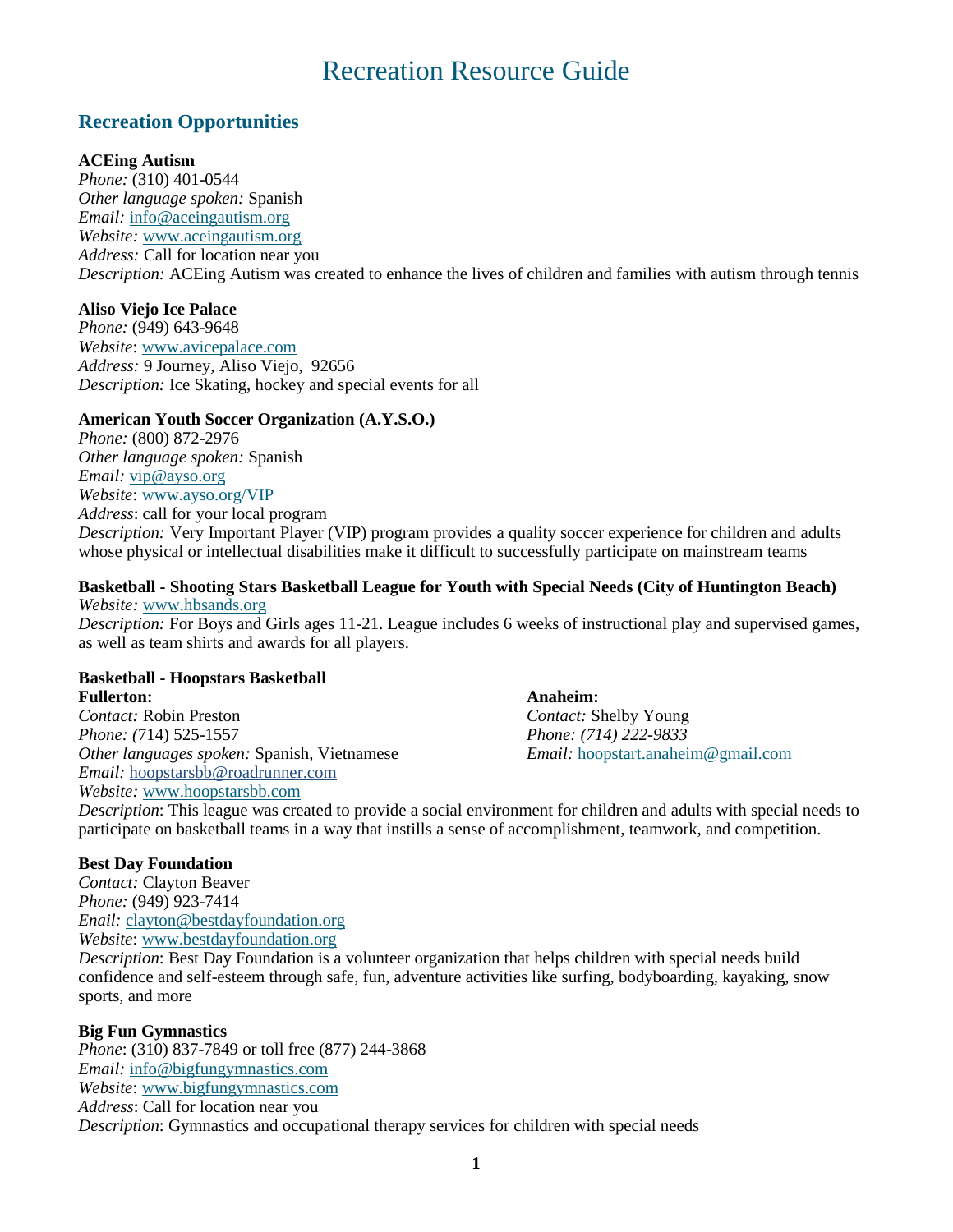## **Bowling Leagues at Saddleback Lanes**

*Phone*: (949) 586-5300 *Other language spoken:* Spanish *Website*: [www.saddlebacklanes.net](http://www.saddlebacklanes.net/) *Address*: 25402 Marguerite Parkway, Mission Viejo, 92692 *Description*: Adaptive weekly bowling leagues for all ages and abilities during the months of June, July and August; tournaments throughout Saddleback and Capistrano Unified School Districts

#### **Cal South TOPSoccer**

*Contact:* Sandy Castillo, CalSouth TOPSoccer Chairperson *Phone*: (714) 524-3354 *Other languages spoken:* Spanish and Vietnamese *Email*: [sandjules13@gmail.com](mailto:sandjules13@gmail.com) *Description:* This program provides soccer opportunities for all ages

#### **Challenger Division of Little League Baseball**

*Contact:* Denny and Kelly Curran for a team near Villa Park, Orange and Tustin areas *Phone:* (714) 744-6581 *Other language spoken:* Spanish *Email:* [Kcurran@sycr.com](mailto:Kcurran@sycr.com) *Address*: Various team locations throughout Orange County *Description*: Girls and boys of all abilities play. Ages 4 – 26, or completion of high school and senior division, ages 14 and up. Registration typically begins in November/December; play begins in late February through June

#### **Cypress Youth Baseball**

*Contact:* Sherman Havelaar *Phone*: (714) 904-4742; Spanish (714) 899-2355; Korean (714) 713-5153 *Website*: [www.cypressyouthbaseball.org](http://www.cypressyouthbaseball.org/)  *Address:* P.O Box 1435, Cypress, 90630 *Description:* Cypress Youth Baseball is offered at no charge to special needs players ages 4 to adults during Spring

#### **Fish for Life**

*Contact:* Jim Holden *Phone:* (949) 285-8819 *Email:* [jim@fishforlife.org](mailto:jim@fishforlife.org) *Website:* [www.fishforlife.org](http://www.fishforlife.org/) *Description:* Fish for Life is an organization with a charter to enhance the lives of special needs individuals by inviting selected group to enjoy a complimentary half day fishing trip on the sea.

#### **Heart of Sailing**

*Phone*: (949) 236-7245 *Email:* [info@heartofsailing.org](mailto:info@heartofsailing.org) *Website*: [www.heartofsailing.org](http://www.heartofsailing.org/)  *Address:* Dana Point Marina, P.O. Box 4073, Dana Point, 92629 *Description:* A nautical adventure for children with special needs. Ages 8-18 (exceptions made for ages 3 to 60 years old).

#### **Karate For All**

*Phone*: (714) 731-4668 *Email*: [karateforall@cox.net](mailto:karateforall@cox.net) *Website*: [www.karateforall.org](http://www.karateforall.org/) *Address*: Locations in Tustin and Mission Viejo

*Description*: This is a program developed specifically for children with special needs, ages 3-adult. The basics of self-defensive techniques are taught including kicking, punching, and blocking, thereby providing benefits in gross motor, sensory, cognitive and psychosocial functioning. All instructors are certified Occupational Therapists and have black belts in karate. Occupational Therapy principles are combined with martial arts skills.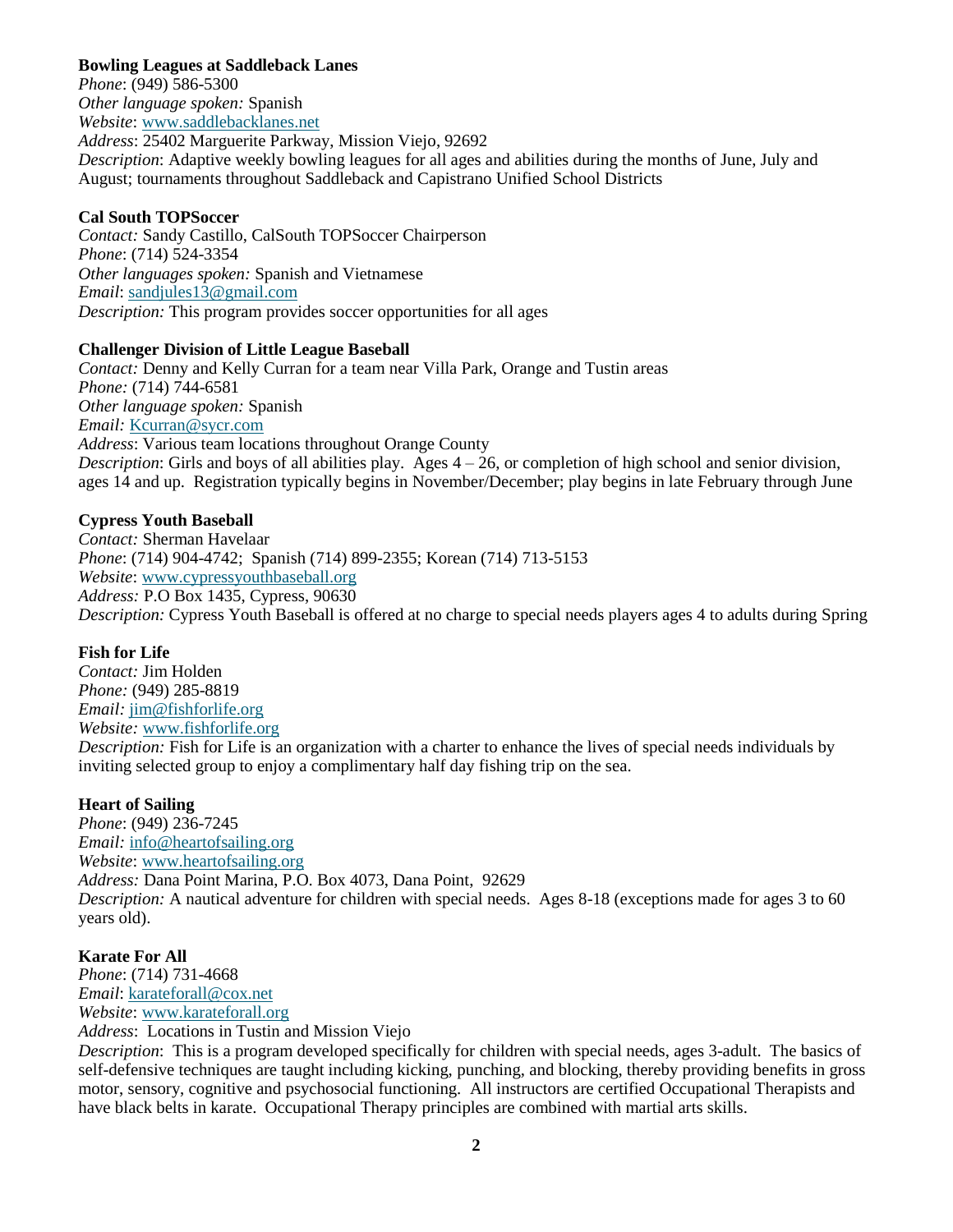#### **Kingpin Bowling League at Irvine Lanes** (City of Irvine Disability Services) *Phone*: (949) 724-6637 *Website*: [www.irvinedisabilityservices.org](http://www.irvinedisabilityservices.org/) *Address*: 1 Civic Center Plaza, Irvine, 92606 *Description*: Adaptive bowling for all disabilities ages 16 and over from March to June and September to December

## **Laguna Niguel Girls Softball**

**CHAMPS Program for intellectually challenged girls** *Contact:* Doug Mansfield *Phone*: (949) 495-3878 *Email:* [Lisamansfield@cox.net](mailto:Lisamansfield@cox.net) *Description*: Softball program for girls with intellectural challenges of all ages

## **Makapo Aquatics Project**

*Contact:* RJ De Rama *Phone:* (949) 466-6800 *Email:* [rj@makapo.org](mailto:rj@makapo.org) *Website:* [www.makapo.org](http://www.makapo.org/) *Address:* 1 Whitecliffs Dr., Newport Beach, 92660 *Description:* Makapo Aquatic Project is a blind and visually impaired canoe club in Orange County that provides classes for teaching about the joys of paddling

## **The Miracle League of Orange County**

*Contact:* Steel Morris *Phone*: (714) 713-2512 *Other language spoken:* Spanish *Website:* [www.ocmiracleleague.com](http://www.ocmiracleleague.com/)

#### *Address*: Pioneer Park, 2625 E. Underhill, Anaheim – Games are played here

*Description*: Boys and girls with physical and intellectual disabilities are given the opportunity to play baseball. The Miracle League of Orange County plays baseball on a specially built, fully ADA adaptable synthetic turf field, which is safe for participants in wheelchairs and/or participants who use walkers. Minimum age to play is 3-4 years old. Financial aid is provided if you are not able to pay for tuition. Looking for Vietnamese volunteers.

#### **Orange County Marine Institute**

*Phone*: (949) 496-2274

*Website*: [www.ocean-institute.org](http://www.ocean-institute.org/)

## *Address*: 24200 Dana Point Harbor Drive, Dana Point, 92624

*Description*: The Ocean Institute has become nationally known for its hands-on marine science, environmental and ocean education and maritime history programs. To learn about ocean facts, sea creatures, oceanography, science, and California history, students voyage onto the ocean, study in labs and live aboard tall ships or in the chaparral, where they can feel and taste the salty sea spray, sort through live specimens, observe migrating whales on our Dana Point whale watch cruises, collect scientific data and investigate the culture and world around them. Educational and recreational cruises offered to the public.

## **Pop Warner Challenger Cheer/Football**

*Contact:* Tom West *Phone*: (949) 290-8222 *Email*: [president@hbpwf.org](mailto:president@hbpwf.org) *Websites*: [www.hbpwf.org](http://www.hbpwf.org/)

*Description*: The flag football and cheer program is offered to children who have special needs, who live in Huntington Beach and surrounding communities and who are all ages and all abilities.

## **Ride Your Horse! Therapeutic Riding Program**

*Contact:* Gary Mullen, Director *Phone:* (562) 677-4077 *Email*: [info@rideyourhorsecerritos.com](mailto:info@rideyourhorsecerritos.com) *Website*: [www.rideyourhorsecerritos.com](http://www.rideyourhorsecerritos.com/)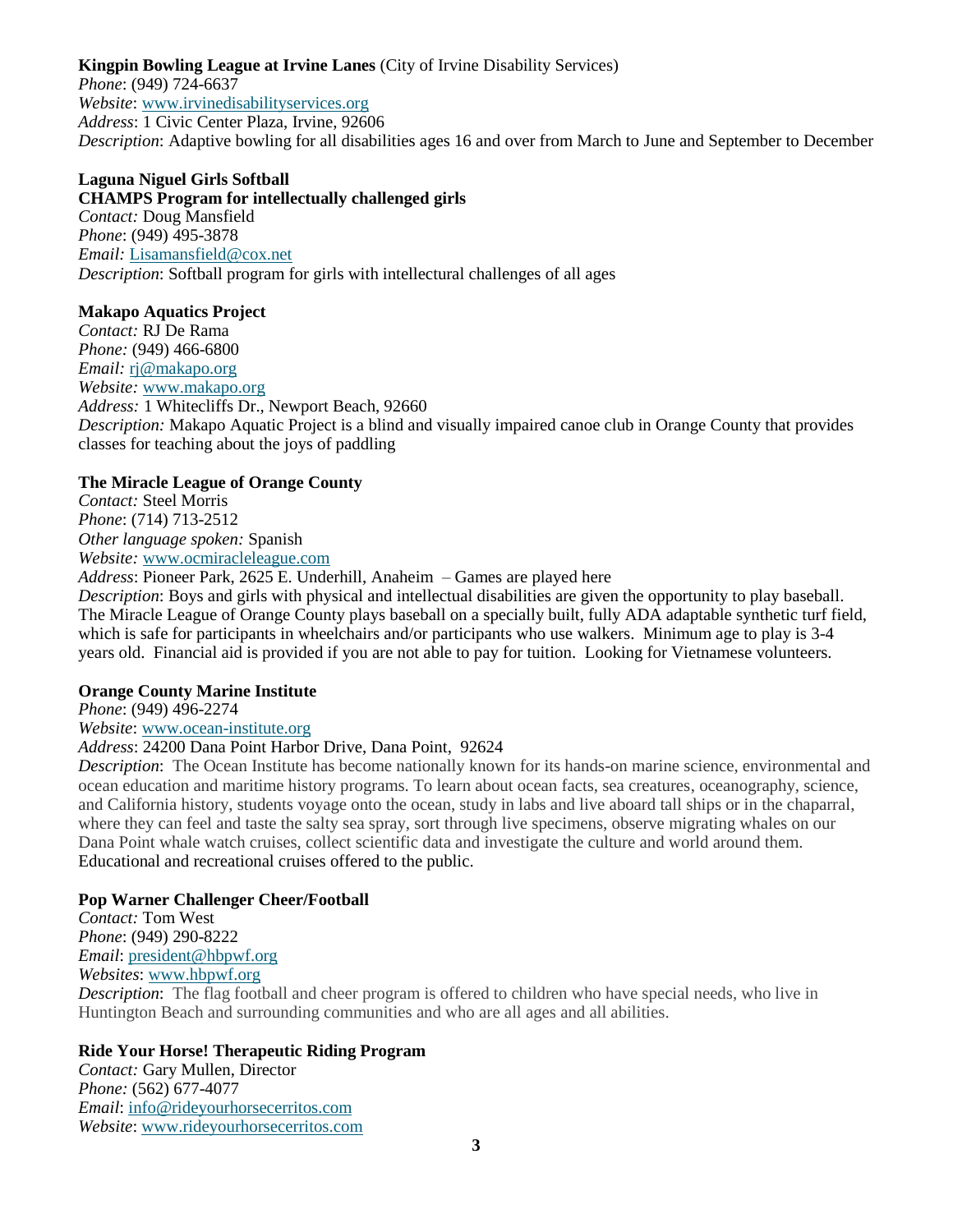## *Address*: B & B Stables, 10730 Artesia Blvd., Cerritos 90703

*Description*: Ride Your Horse! Therapeutic Riding Program goals are: to provide quality equine-assisted activities to individuals with disabilities, and encourage self-growth through physical, cognitive, social, and emotional benefits. Lessons provided to children and adults of all ages.

#### **RIO/Sandpiper Swim School**

*Phone*: (714) 532-3916 *Other language spoken:* Spanish *Address*: 1800 E. La Veta, Orange, 92866 *Description*: Experienced, certified instructors help people with special needs of all types, ages six months and older, learn water adjustment, water safety, and swimming. Parent and baby classes, private lessons, group lessons and open swim time are available.

#### **Shea Therapeutic Riding Center**

*Phone*: (949) 240-8441 *Website*: [www.sheacenter.org](http://www.sheacenter.org/) *Address*: 26284 Oso Road, San Juan Capistrano, 92675 *Description*: Full-time program of adaptive and therapeutic horseback riding for ages two and older with all disabilities. Summer horse camp is also offered.

## **Special Fishies**

*Phone*: (714) 352-9714 *Other language spoken:*Spanish *Email:* [littlefishiesswimschool@gmail.com](mailto:littlefishiesswimschool@gmail.com) *Website*: [www.specialfishies.org](http://www.specialfishies.org/) *Address:* 987 Avenida Vista Hermosa, San Clemente, 92673

*Description*: Little Fishies Swim School's teaching method focuses on safety as well as building a child's confidence, increasing self-esteem, and creating a lifelong love of the water. Learning through play and tailoring each class to your child's needs and goals.

## **Special Olympics- Orange County Division**

*Phone*: (714) 564-8374 *Other language spoken:* Spanish *Website*: [www.sosc.org](http://www.sosc.org/) *Description*: The mission of Special Olympics Southern California is to provide year-round sports training and athletic competition in a variety of Olympic-type sports for children and adults with intellectual disabilities.

#### **Spirit League**

*Phone:* (714) 417-9553 *E-mail:* [info@spiritleague.org](mailto:info@spiritleague.org) *Website*: [www.spiritleague.org](http://www.spiritleague.org/) *Address*: South Orange County *Description*: Sports for kids from 6-20 years old who are ambulatory and have the emotional ability to participate but have difficulty keeping up with their peers. Soccer, basketball and baseball are offered at different times throughout the year. Scholarships available; visit website for details.

#### **S.T.A.R. Program at Boys and Girls Club of Tustin**

*Phone*: (714) 838-5223 *Other language spoken:* Spanish *Website*: [www.bgctustin.org](http://www.bgctustin.org/) *Address*: 580 W. 6th Street, Tustin, 92780 *Description*: Includes children ages 5-18 with and without disabilities in recreation, sports, art, education and other activities.

## **Surfers Healing**

*Contact:* Israel or Danielle Paskowitz *Phone:* (877) 966-SURF *Website*: [www.surfershealing.org](http://www.surfershealing.org/)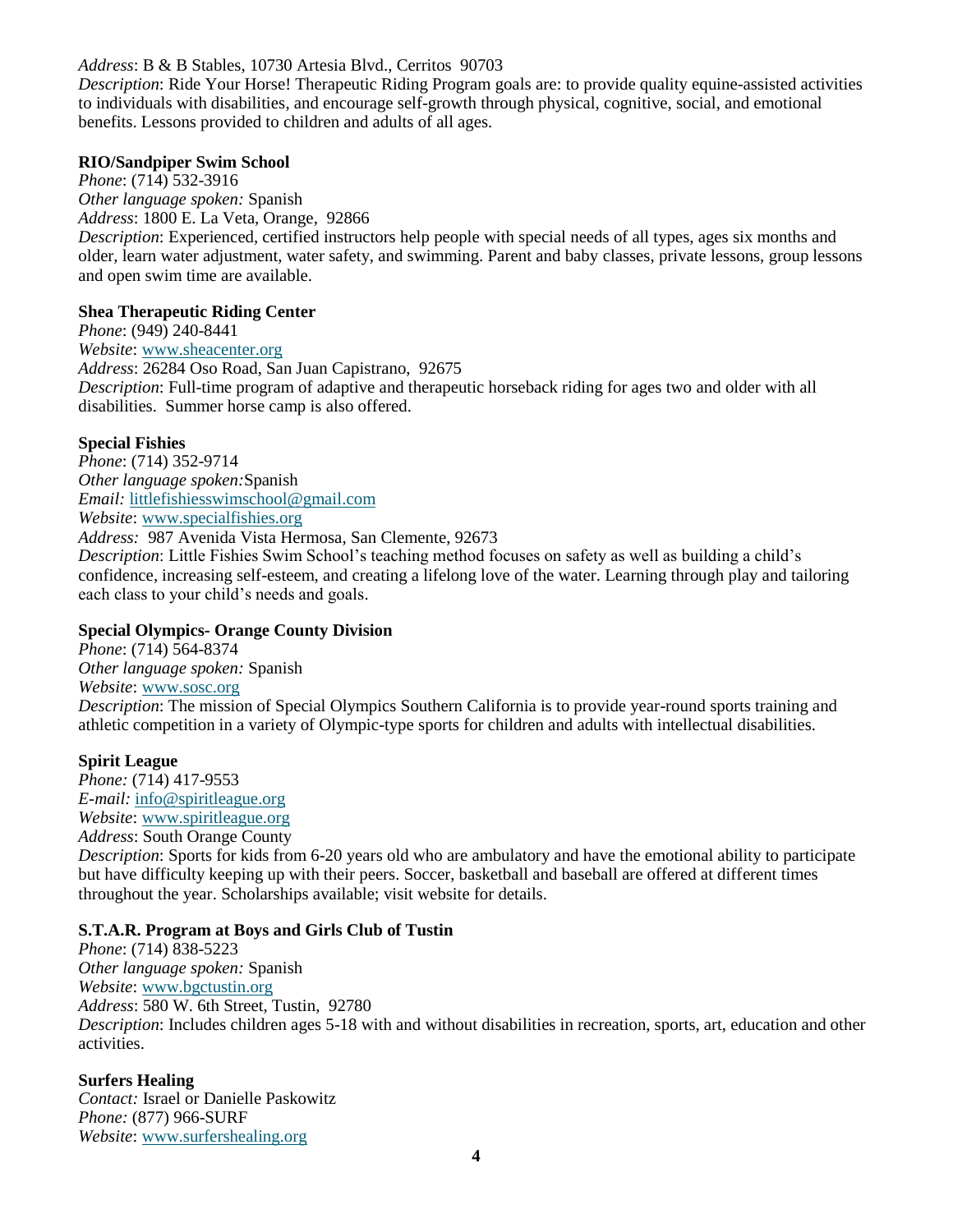#### *Address*: P.O. Box 1267, San Juan Capistrano, 92693

*Description*: Surfers Healing seeks to enrich the lives of children with autism and the lives of their families by exposing them to the unique experience of surfing. Contact directly for more information.

#### **"Shooting Stars" Basketball League – Saddleback Valley Community Services**

*Phone:* (949) 768-0981 *Address*: 24701 San Doval Lane, Mission Viejo, 92691 *Description*: This program is designed for special needs athletes or anyone who for whatever reason cannot participate in the regular league. Ages: 1st grade - High School & Transition Students.

#### **The Rinks, Yorba Linda Ice**

*Phone*: (714) 692-8776 *Website*: [www.yorbalindaicerink.com](http://www.yorbalindaicerink.com/) *Address:* 23641 La Palma, Yorba Linda, 92887 *Description*: Ice skating, parties and special events.

#### **Therapeutic Riding Center of Huntington Beach**

*Phone:* (714) 848-0966 *Website*: [www.trchb.org](http://www.trchb.org/) *Address:* 18381 Goldenwest St., Huntington Beach, 92648 *Description:* The Therapeutic Riding Center of Huntington Beach provides equine assisted therapy for children and adults with a wide range of disabilities.

## **Top Flight Hockey**

*Contact:* Ron Alexander *Phone*: (714) 901-2629 *Email:* [ralexander@the-rinks.com](mailto:ralexander@the-rinks.com) *Website*:<http://huntingtonbeachinline.therinks.com/top-flight/> *Address:* 5555 W. McFadden Ave., Huntington Beach, 92649

*Description*: The Top Flight is designed for participants with special needs. Participants vary in age and ability levels. The League runs group practices/clinics as well as games weekly. Group practices focus on helping participants establish basic hockey skills like shooting, passing and stickhandling.

#### **UCP of Orange County**

*Phone*: (949) 333-6400 *Other language spoken:* Spanish *Website*: [www.ucpoc.org](http://www.ucpoc.org/) *Address*: 980 Roosevelt, Suite 100, Irvine, 92620 *Description*: Recreation opportunities for all special needs. Classes include art, dance, martial arts and yoga.

#### **Us Too Center**

*Phone*: (949) 716-1970 *Email*: [ustoogymnastics@yahoo.com](mailto:ustoogymnastics@yahoo.com) *Website*: [www.ustoogymnastics.org](http://www.ustoogymnastics.org/) *Address*: 25 Spectrum Pointe Drive, Suite 405, Lake Forest, 92630 *Description*: Dedicated to teaching gymnastics to children with disabilities who need minimal assistance. Social interaction and physical activity are combined.

## **Waterworks Aquatics**

*Phone*: (949) 450-0777 *Other language spoken:* Spanish *Email:* [info@waterworksswim.com](mailto:info@waterworksswim.com) *Website*: [www.waterworksswim.com](http://www.waterworksswim.com/) *Address*: 25 Waterworks Way, Irvine, 92618 New locations in Huntington Beach, Yorba Linda and Anaheim Hills *Description*: Ages 3 months to adult. Educate and motivate people of all ages to be safer and learn proper swimming techniques.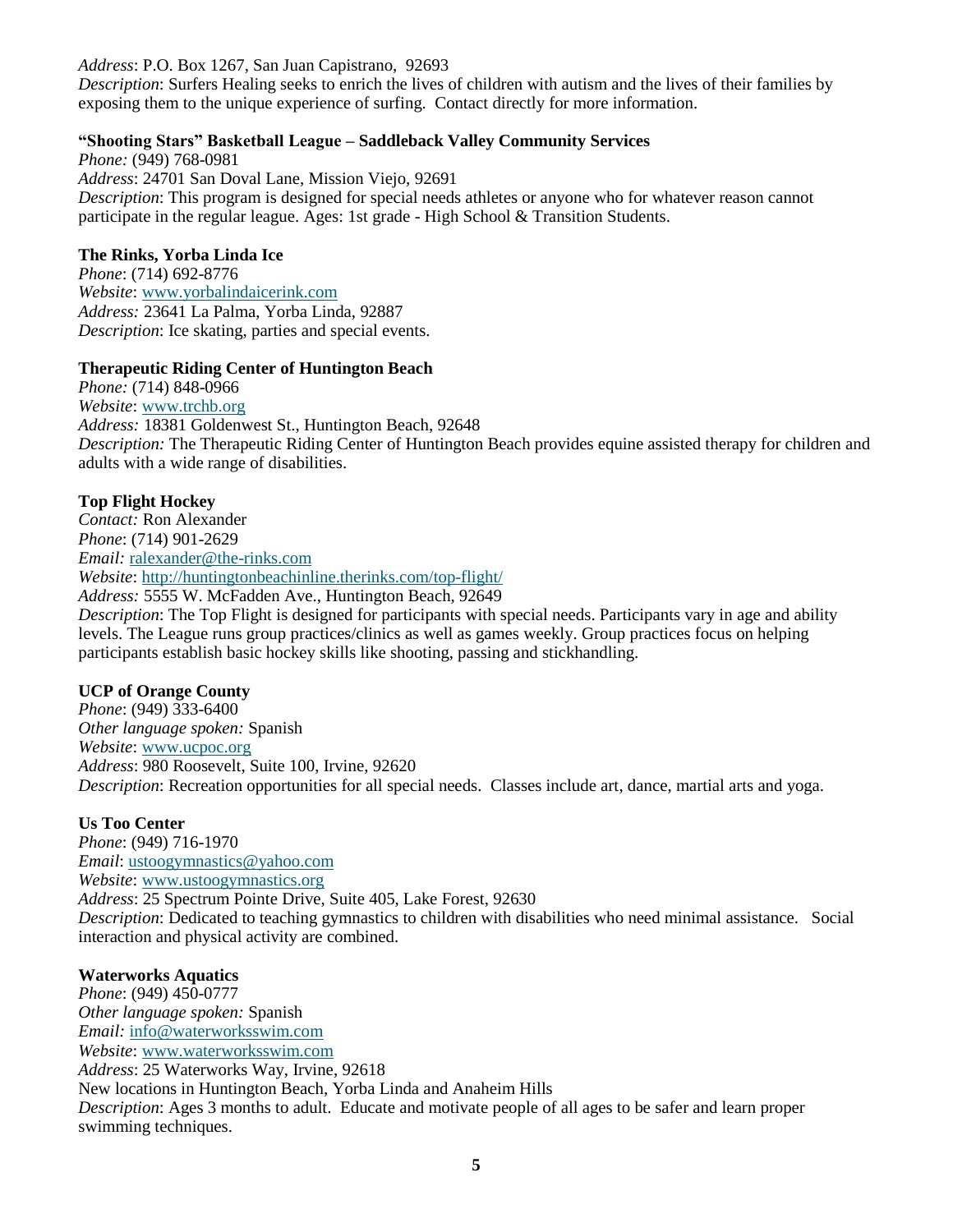## **Yoga for Children with Special Needs**

*Phone:* (714) 990-7101 *Website:* [www.cityofbrea.net](http://www.cityofbrea.net/)  *Address:* Brea Community Center - 695 Madison Way, Brea, 92821 *Description:* This class will help students develop increased focus, core strength, balance and flexibility. Ages 5 and older.

#### **Yoga with Julie**

*Phone*: (949) 689-7718 *Email*: [juliereister@mac.com](mailto:juliereister@mac.com)

*Description*: Classes formerly held at DSAOC, United Cerebral Palsy and Hope University since 1995. Tune in, chill out, shape up and experience a sense of calm and well being through Yoga. All ages and all abilities welcome. Private and group lessons available.

## **Social Opportunities**

## **4-H Youth Development Program**

*Phone:* (949) 653-1814 *Website*: [www.oc4h.org](http://www.oc4h.org/) *Address*: University of CA, Cooperative Extension O.C., 7601 Irvine Blvd., Irvine, 92618 *Description*: Outdoor activities, animal science, arts and crafts, cooking and woodworking activities are offered to children ages 5-19 of any disability. Call for a club near you.

## **Best Buddies**

*Contact:* Tori Braden *Phone*: (323) 291-0118 *Email:* [california@bestbuddies.org](mailto:california@bestbuddies.org) *Website*: [www.bestbuddies.org](http://www.bestbuddies.org/) *Address*: Check website or call for location near you *Description*: International organization designed to enhance the lives of people ages 12 and older with intellectual disabilities. Opportunities include: one-to-one friendships, integrated employment, and various recreational activities.

#### **Boy Scouts of America**

*Phone*: (714) 546-4990 or (714) 546-8558 *Other language spoken:* Spanish and Vietnamese *Website*: [www.ocbsa.org](http://www.ocbsa.org/) *Address*:1211 E. Dyer Rd., Santa Ana, CA 92705 *Description*: Inclusive troops are available to boys ages 7-17

## **Boys and Girls Club**

*Phone*: (714) 530-0430 *Other language spoken:* Spanish and Vietnamese (depends on location) *Website*: [www.bgca.org](http://www.bgca.org/) *Address*: Refer to website for locations *Description*: Youth development professionals provide kids with health and life skills, as well as the arts, sports, fitness and recreation. The staff works closely with parents of children from kindergarten through high school.

## **Circle of Friends – City of Laguna Hills**

*Phone*: (949) 707-2683 *Website*: [www.ci.laguna-hills.ca.us](http://www.ci.laguna-hills.ca.us/) *Address*: 25555 Alicia Pkwy, Laguna Hills, 92653 *Description*: Monthly activities for young adults ages 13 and older, of all abilities

#### **City of Irvine Disability Services Recreation**

*Contact:* Cory Pawar *Phone*: (949) 724-6637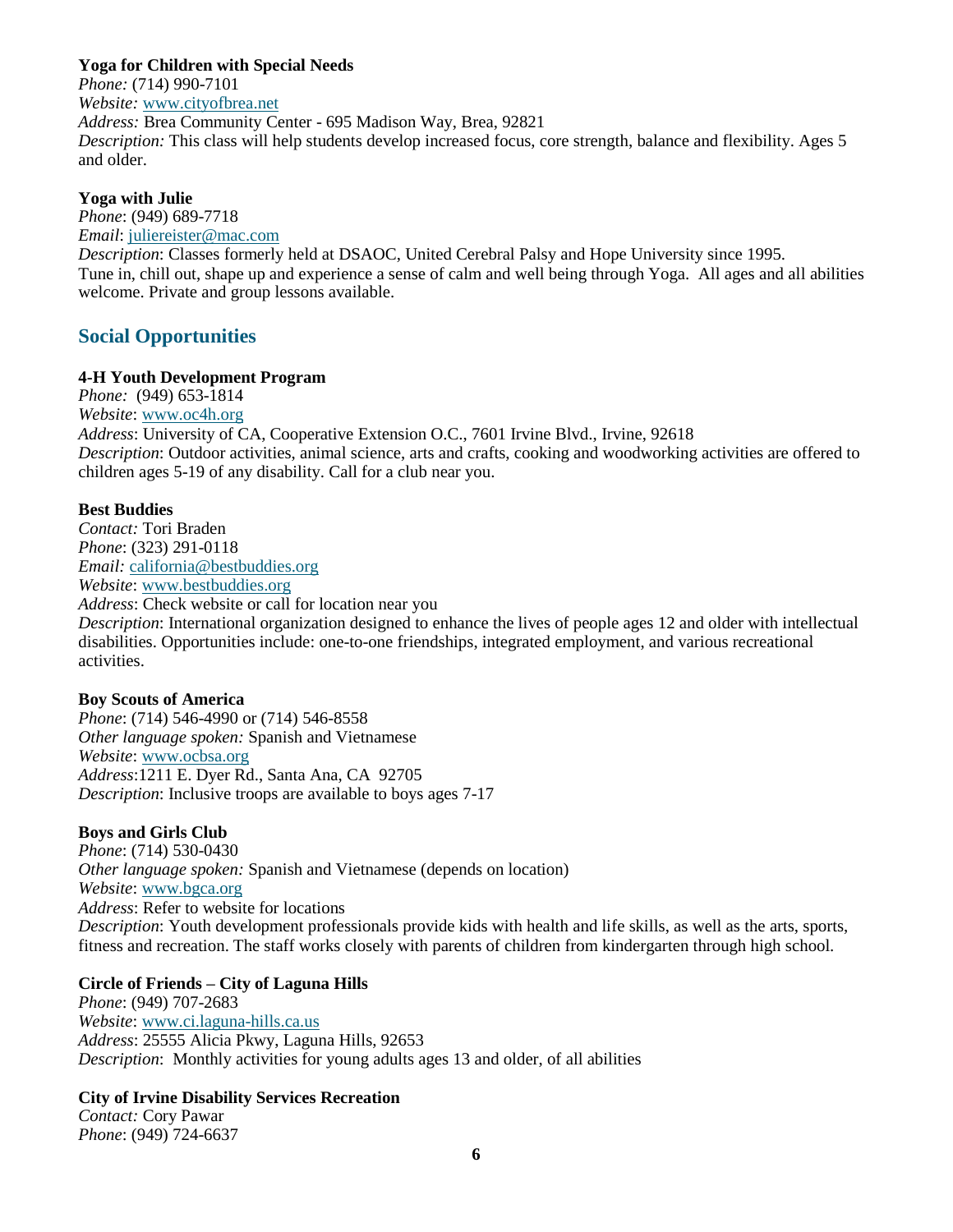#### *Website*: [www.cityofirvine.org/disability-services](http://www.cityofirvine.org/disability-services)

*Address*: 20 Lake Road, Irvine, 92614

*Description*: Various themed dances every other month for ages 16 and older. Movies, yoga and bowling are just some of the activities offered by the city.

## **Dance For Adults With Disabilities - City of Placentia**

*Phone*: (714) 993-8232 *Other language spoken:* Spanish *Website*: [www.placentia.org](http://www.placentia.org/)  *Address*: 201 N. Bradford, Placentia, 92870 *Description*: Dance for adults with special needs, ages 18 and older. Supervision, food and drinks are provided at all dances are held on the  $2<sup>nd</sup>$  Friday of every month (subject to change) from 7 to 9:30 p.m.

## **Dance For Adults With Disabilitie - City of Fountain Valley**

*Phone:* (714) 593-4446 *Other language spoken:* Spanish and Vietnamese *Website*: [www.fountainvalley.org](http://www.fountainvalley.org/) *Address:* 16400 Brookhurst, Fountain Valley, 92708 *Description:* Dancing for adults with disabilities at the Fountain Valley Recreation Center presented by the City of Fountain Valley. Dances are every other month from 7 to 9 p.m. Tickets are \$1.00 each and include snacks and a door prize raffle.

## **The Friendship Circle**

*Phone*: (949) 721-9800 *Other language spoken:* Spanish *Website*: [www.friendshipcircleoc.org](http://www.friendshipcircleoc.org/)

*Address*: 2240 University Drive, Newport Beach, 92660

*Description*: The Friendship Circle extends a helping hand to families who have children with special needs, involving them in a full range of social and recreational programs. Friendship Circle provides a wide variety of activities, in a non-judgmental environment, that are designed to enhance family dynamics and build friendships through fun-filled programs, support groups and social opportunities.

## **Girl Scouts**

*Phone*: (949) 461-8800 *Other language spoken:* Spanish *Website*: [www.gscoc.com](http://www.gscoc.com/) *Address*: Troops offered in various locations *Description*: Inclusive troops throughout Orange County are offered to girls ages 5-17

## **Integrity House**

*Phone*: (714) 542-0855 *Other language spoken:* Spanish *Email:* [info@allianceofabilities.org](mailto:info@allianceofabilities.org) *Website*: [www.allianceofabilities.org](http://www.allianceofabilities.org/) *Address*: 2043 N. Broadway, Santa Ana, 92706 *Description*: A clubhouse committed to helping with the social, independent living and housing needs of adults with intellectual disabilities.

## **Project Independence**

*Contact:* Kristen Cook *Phone*: (714) 549-3464 ext. 227 *Other laguage spoken:* Spanish *Email:* [kcook@proindependence.org](mailto:kcook@proindependence.org) *Website*: [www.proindependence.org](http://www.proindependence.org/) *Address*: 3505 Cadillac, Suite O-103, Costa Mesa, 92626 *Description*: Access To Adventure program offers recreation activities that challenge, excite and entertain at an affordable price.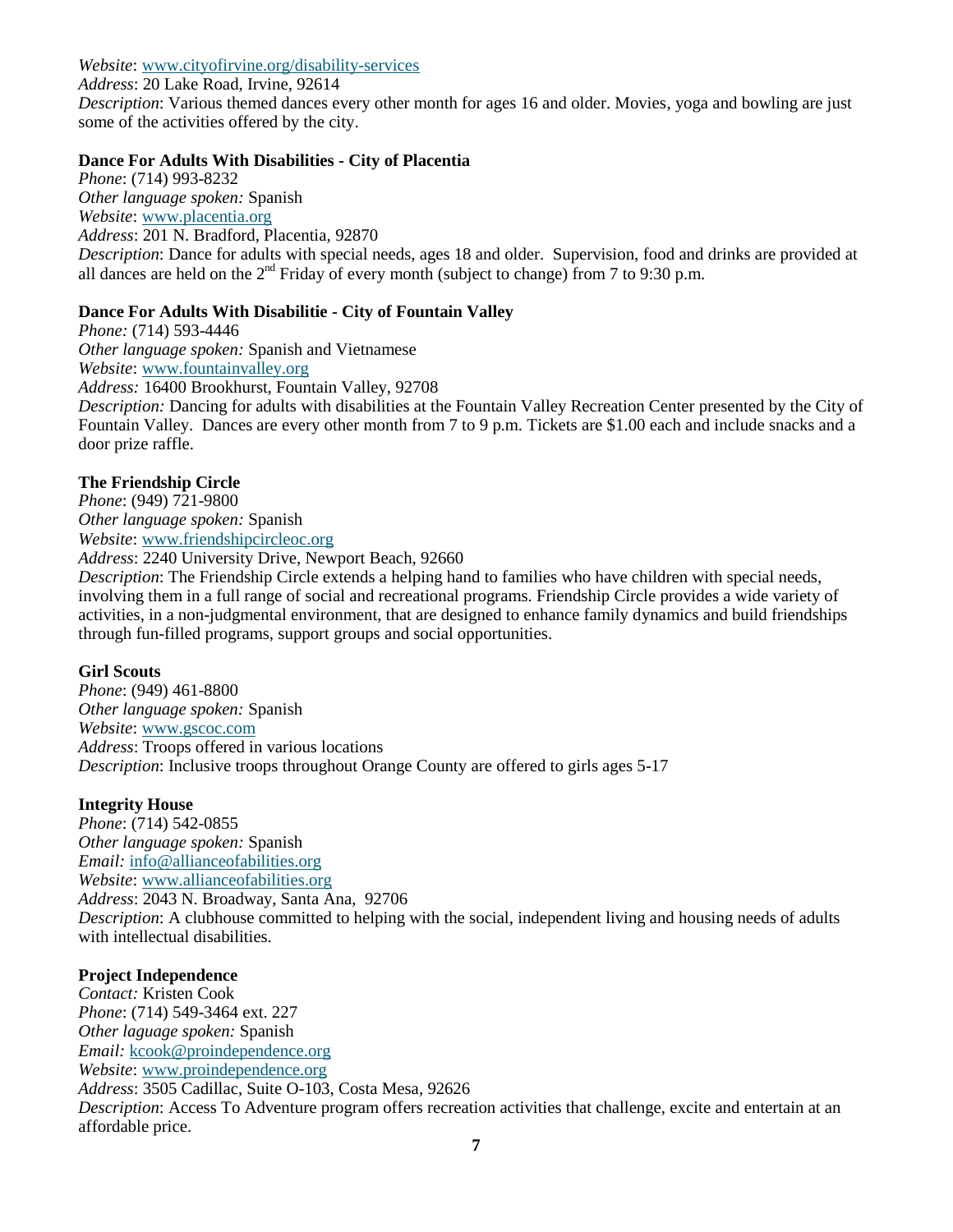## **Tuesday Night Together at First Presbyterian Church of Orange**

*Phone*: (714) 538-2341

*Website*: [www.firstpresorange.org](http://www.firstpresorange.org/)

*Address*: 191 North Orange, Orange, 92868

*Description*: TNT is a Bible fellowship for adults with intellectual disabilities who are 18 and older. Dinner and drinks are available for a minimal fee. Bible Story, crafts, game and field trips are included.

#### **Vocational Visions**

*Contact:* Melody Downey *Phone*: (949) 837-7280 /(949) 294-9102 (cell) *Email:* [mdowney@vocationalvisons.org](mailto:mdowney@vocationalvisons.org) *Website*: [www.vocationalvisions.org](http://www.vocationalvisions.org/)

*Address*: 26041 Pala, Mission Viejo, 92691

*Description*: The Clubhouse offers a social and recreational program for adults 18 and older. Members are free to participate in any of the daily activities or just hang out and socialize. A sample of some Clubhouse activities include: movies, dances, arts & crafts, sports and theme parties.

## **YMCA New Horizons**

*Phone*: (714) 508-7654 *Other language spoken:* Spanish *Email:* [newhorizons@ymcaoc.org](mailto:newhorizons@ymcaoc.org) *Website*: [www.ymcaoc.org](http://www.ymcaoc.org/) *Address*: 13821 Newport Ave, Suite 100, Tustin, 92780 *Description*: Social recreation program for adults 18+ with intellectual disabilities

## **Young Life Tustin**

*Phone:* (714) 501- 6543 *Website*: [http://tustin.younglife.org](http://tustin.younglife.org/) *Mailing Address*: P.O. Box 3562, Tustin, 92781 *Location*: Throughout Orange County *Description*: Young Life is a non-profit Christian outreach group for people with all types of intellectual and physical abilities from junior high to college. Many different activities and Bible studies are available. Join us for fun, friends, and fellowship.

## **The Arts**

## **AbleARTSWork**

*Phone*: (562) 982-0247 *Other language spoken:* Spanish *Website*: [www.ableartswork.org/](http://www.ableartswork.org/) *Address*: 3626 E. Pacific Coast Highway, Long Beach, 90804 *Description*: Workshops are provided through Arts and Services for Disabled. This day program includes drama and visual arts classes on Saturdays.

#### **A Dance Class For Me**

*Contact:* Elizabeth Rose Chacon *Phone:* (818) 425-4129 *Other languages spoken:* Spanish, Vietnamese and Sign Language *Email:* [ewizabephamtp@gmail.com](mailto:ewizabephamtp@gmail.com) *Website:* [www.ercamtprovider.com](http://www.ercamtprovider.com/) *Address:* P.O. Box 4681, Huntington Beach, 92605 *Description:* Dance classes for children with special needs

## **CF Dance Academy**

*Contact*: Jessica Anderson *Phone:* (714) 870-5742 *Email:* info@cfdance.net *Website:* [www.cfdance.net](http://www.cfdance.net/)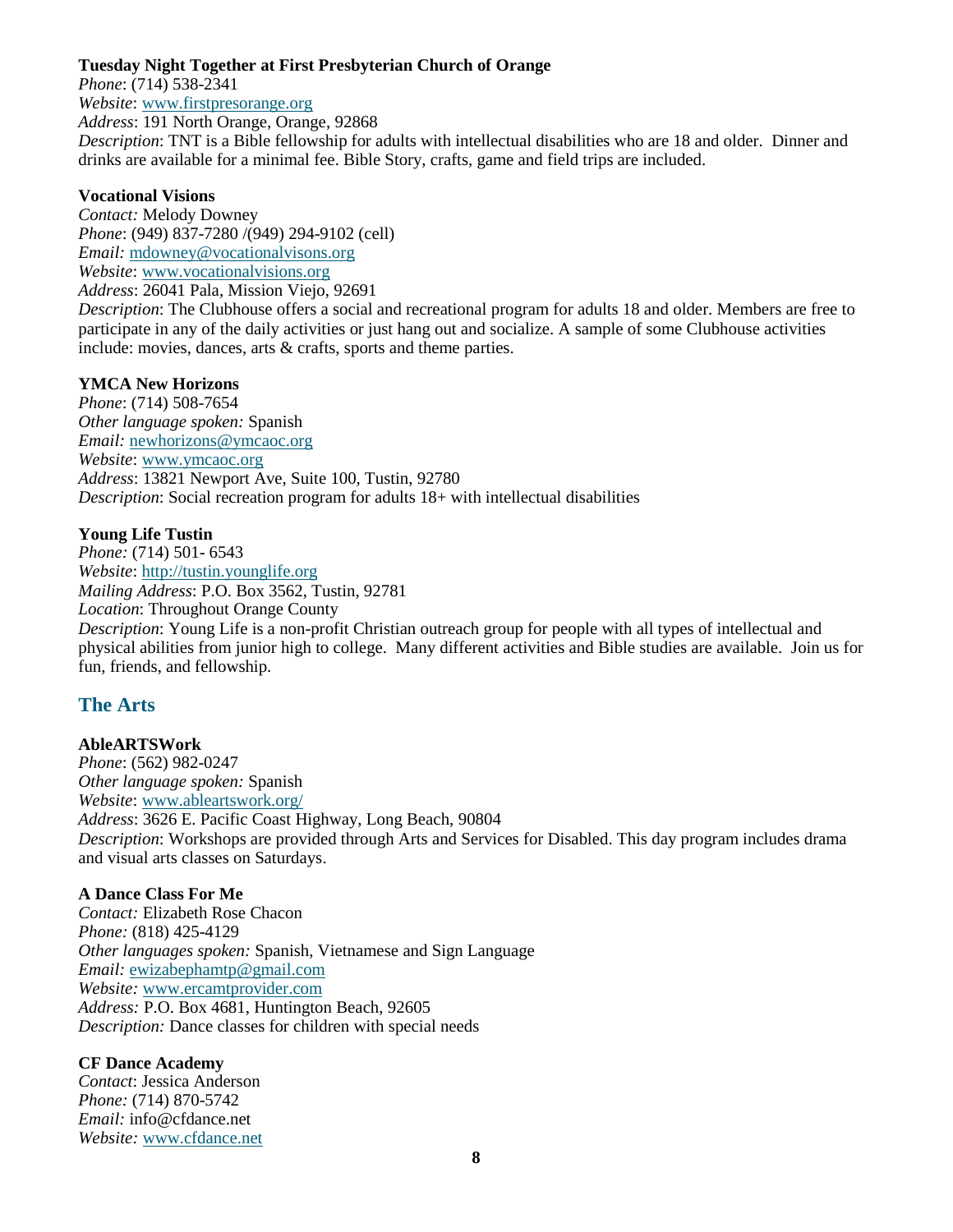*Description*: CF Dance Academy currently offers beginning to advanced classes for dancers as young as 2 years old through teen and adult age groups. The majority of dance programs are performance-based, rather than competition-based and designed for dancers with special needs.

#### **Children's Cerebral Palsy Movement**

*Contact*: Debbie Fragner *Phone:* (714) 746-4085 *Email:* [debbie@ccpmovement.org](mailto:debbie@ccpmovement.org) *Website:* [www.childrenscerebralpalsymovement.org/](http://www.childrenscerebralpalsymovement.org/) *Description*: An innovative therapeutic dance intervention in the guise of a group ballet class for children ages 7-11 with cerebral palsy or similar conditions.

## **Dare to Dance**

*Phone:* (205) 420-1292 *Email:* [daretodancehb@gmail.com](mailto:daretodancehb@gmail.com) *Website:* [www.daretodancehb.org](http://www.daretodancehb.org/) *Address:* Murdy Community Center, 7000 Norma Dr., Huntington Beach, 92647 *Description:* Ballroom classes designed for individuals 16+ with special needs and developmental disabilities.

## **Down For Dance**

*Phone*: (949) 478-3224 *Email:* [info@downfordance.org](mailto:info@downfordance.org) *Website:* [www.downfordance.org](http://www.downfordance.org/) *Address:*Locations vary *Description*: A dance program for individuals with Down syndrome, ages 7 and older; scholarships available.

## **Hope Center for the Arts**

*Phone:* (714)778-4440 *Other language spoken:* Spanish *Email:* [info@hope4arts.org](mailto:info@hope4arts.org) *Website:* [www.hope4arts.org](http://www.hope4arts.org/) *Address:* 121 S. Citron Street, Anaheim, 92805 *Description:* Multi-faceted visual and performing arts program designed to serve individuals discovering and displaying their talent, interest and motivation within the arts

## **McKee Music Therapy Services**

*Contact:* Christine Deelo, MT-BC *Phone*: (714) 348-4248 *E-mail*: [cm@mckeemusictherapy.com](mailto:cm@mckeemusictherapy.com) *Website*: [www.mckeemusictherapy.com](http://www.mckeemusictherapy.com/) *Address*: 1929 Main St., Suite 103, Irvine, 92614 (Located at Sky Pediatric Therapy) *Description*: Music Therapy to help achieve behavioral, social, emotional, sensory, and communication support.

## **No Limits Creative Arts**

*Contact*: Carla Hutchison *Phone*: (714) 381-5854 *Email:* [carla@nolimitscreativearts.com](mailto:carla@nolimitscreativearts.com) *Website:* [www.nolimitscreativearts.com](http://www.nolimitscreativearts.com/) *Address*: 22601 La Palma Ave., Suite 105, Yorba Linda, 92887 *Description*: Dance, musical theater and tumbling classes for ages 5-18. Every class and dancer will get the opportunity to perform after every 8-week session. Our program is supported by Cal State Fullerton's Autism Center.

## **Orange County Performing Arts Center**

*Phone*: (714) 556-2121 Ext. 4337 *Other language spoken:* Spanish *Email:* [community@scfta.org](mailto:community@scfta.org) *Website*: [www.scfta.org](http://www.scfta.org/) *Address*: 600 Town Center Drive, Costa Mesa, 92696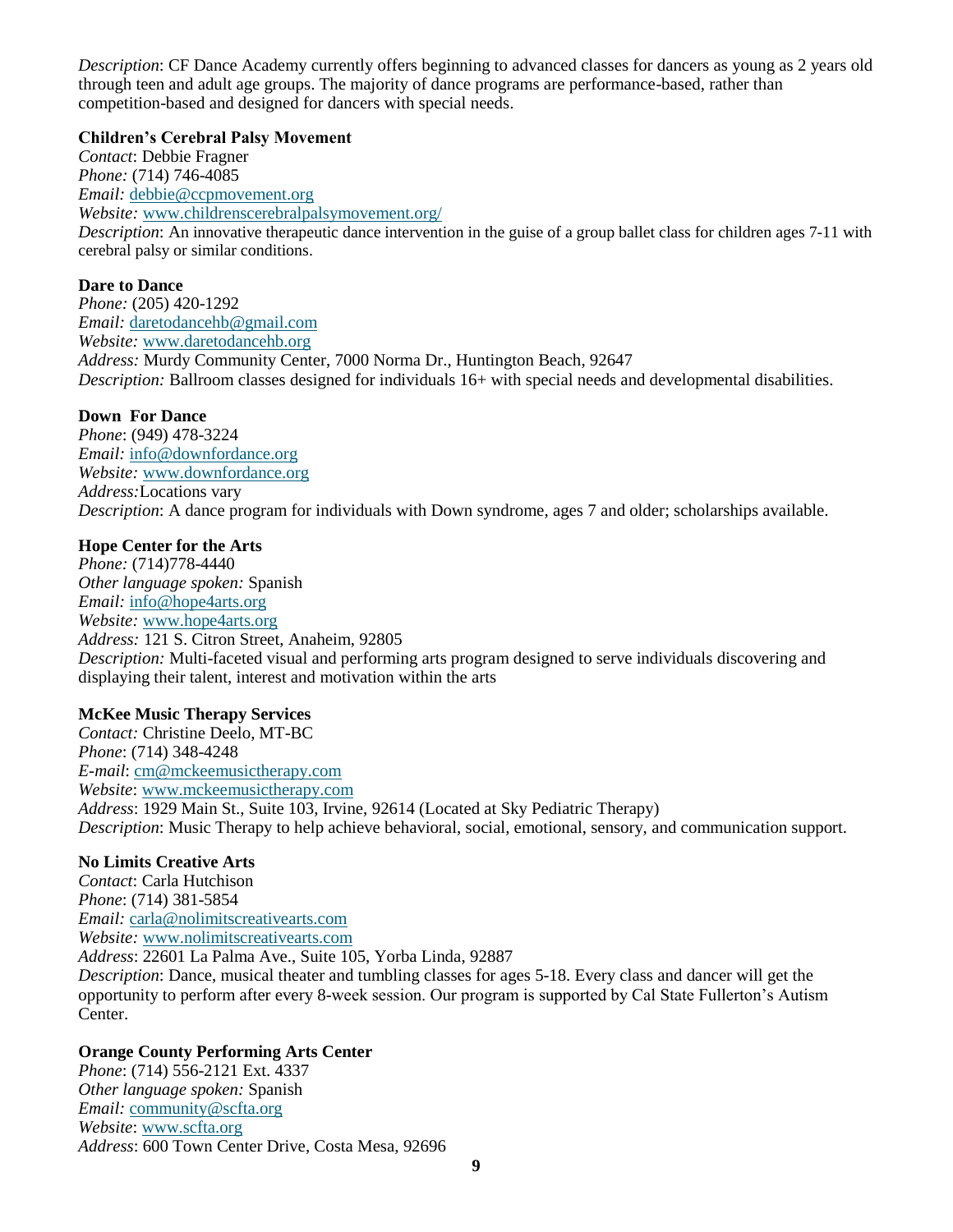*Description*: School of dance and music for children with disabilities. Broadway shows, ballet, symphonies, opera, choral performances, jazz, cabaret and children's programs

#### **Orange County Therapeutic Arts Center**

*Phone*: (714) 547-5468 *Other language spoken:* Spanish *Website*: [www.occtac.org](http://www.occtac.org/) *Address*: 2215 N. Broadway, Santa Ana, 92706 *Description*: Artistic training in the fields of music, visual arts, dance, musical theatre technology and other educational and therapeutic programs for at-risk youth and children with special needs and their families

#### **Piano and Voice Lessons**

*Contact:* Beth Syverson *Phone*: (714) 376-6666 *Email*: [beth@bethsyverson.com](mailto:beth@bethsyverson.com) Website: *[www.bethsyverson.com](http://www.bethsyverson.com/)*

*Address:* 2845 Mesa Verde East, Costa Mesa, 92626 *Description*: Beth has 15+ years of experience teaching music lessons to students with special needs. She teaches Braille Music Code to visually impaired pianists, and can teach children or adults with any physical or intellectual disability. She also teaches at Coastline Community College.

## **Straight Up Abilities**

*Contact:* Robin Olive *Phone*: (310) 774-6523 *Email:* [straightupabilities@gmail.com](mailto:straightupabilities@gmail.com) *Website*: [www.straightupabilities.com](http://www.straightupabilities.com/) *Address:* Call for locations *Description*: Straight Up Abilities provides low-cost dance training to children and adults with intellectual or physical disabilities.

## **Tustin Dance Center**

*Phone*: (714) 544-3072 *Other language spoken:* Part-time Spanish staff available *Email:* [tdcfrontdesk@gmail.com](mailto:tdcfrontdesk@gmail.com) *Website*: [www.tustindance.com](http://www.tustindance.com/) *Address:* 14662 Franklin Ave., Suite C, Tustin, 92780 *Description*: Kindermusik classes are for at-risk children, newborn to age 7. Kindermusik is a great way to build musical knowledge and social skills, as well as improving literacy, reasoning skills and creativity.

#### **VSA (Very Special Arts) Orange County**

*Phone*: (714) 966-4303 *Email:* [pberenbeim@ocde.us](mailto:pberenbeim@ocde.us) *Website:* [www.ocde.us/VSA/Pages/default.aspx](http://www.ocde.us/VSA/Pages/default.aspx) *Address*: 200 Kalmus Dr., Costa Mesa, 92626 *Description*: Orange County Department of Education sponsors an annual event showcasing the talents of individuals of all ages with all disabilities through hands-on workshops and visual arts exhibits

## **Camps**

## **American Camp Association**

*Website*: [www.find.acacamps.org](http://www.find.acacamps.org/)

*Description*: The American Camp Association is a comprehensive website for finding the best camps throughout the country. When a camp has ACA accrediation, it has undergone a total review of its organization, including an evaluation of staff and emergency training.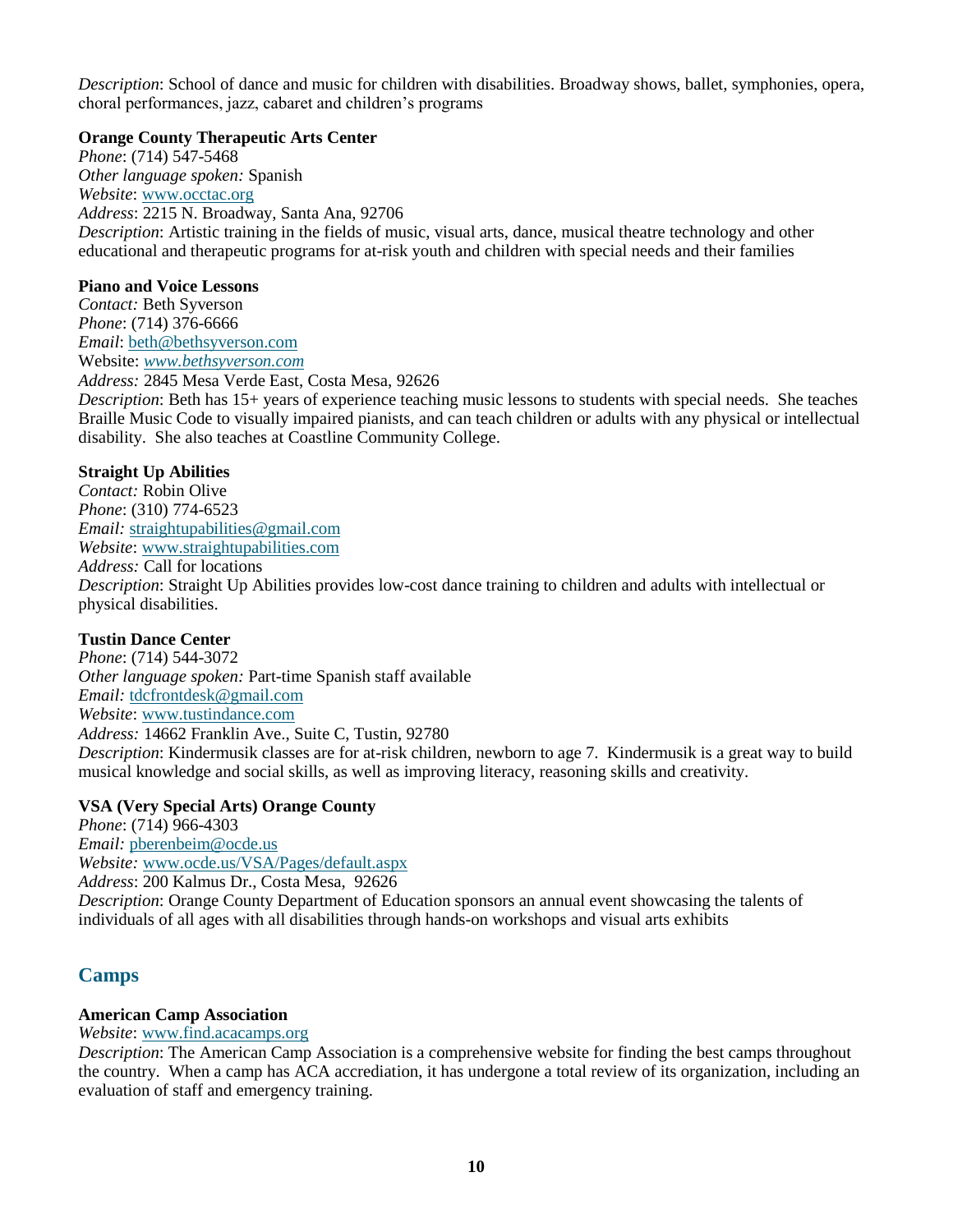## **The ARC of San Diego**

*Phone:* (619) 685-1175 *Other language spoken:* Spanish *Email:* [info@arc-sd.com](mailto:info@arc-sd.com) *Website:* [www.arc-sd.com](http://www.arc-sd.com/)

*Address:* 3030 Market Street, San Diego, 92102

*Description:* The ARC of San Diego's traditional resident summer camp-A-Lot/camp-A-Little is for children, teens, and adults with intellectual and developmental disabilities offering a relaxing week at a local residential camp. Days are filled with swimming, hiking, sports, field trips, sing-a-longs, talent shows, dances, arts & crafts, and carnivals.

## **Camp James**

*Phone:* (949) 729-1098 *Email:* [directors@campjames.com](mailto:directors@campjames.com) *Website:* [www.campjames.com](http://www.campjames.com/) *Address:* 101 N. Bayside Drive, Newport Beach, 92660 *Description:* Camp James is a traditional style day camp offered in a natural, outdoor environment. Activities include: archery, arts & crafts, boating, martial arts, swimming, and much more.

## **Camp Nugget**

*Phone*: (562) 985-7969 *Email*: [Campnugget@ymail.com](mailto:Campnugget@ymail.com) *Website:* [www.csulb.edu/campnugget](http://www.csulb.edu/campnugget) *Address*: California State University, Long Beach, Department of Kinesiology and Physical Education 1250 Bellflower Ave, Long Beach, 90840 *Description*: Camp Nugget is a summer day camp program for children with special needs. Activities include: swimming, sports, games, fitness and relaxation. Age range is 5-12 years of age.

## **Camp Paivika, with AbilityFirst**

*Phone*: (909) 338-1102 ext. 5003 *Other language spoken:* Spanish *Email*: [camppaivika@abilityfirst.org](mailto:camppaivika@abilityfirst.org) *Website*: [www.camppaivika.org](http://www.camppaivika.org/)

*Address*: 600 Playground Dr., Cedarpines Park, 92322

*Description*: Residential camps for children and adults with disabilities to experience spiritual, emotional, mental and physical growth. For more than 30 years, these camps have been helping campers the opportunity to create friendships and memories to last a lifetime.

#### **Camp ReCreation**

*Phone*: (714) 347-9627 *Email*: [camp@ccoc.org](mailto:camp@ccoc.org) *Website*: [www.camprecreationccoc.com/apply/](http://www.camprecreationccoc.com/apply/) 

*Address:* Vanguard University, 55 Fair Drive, Costa Mesa, 92626

*Description*: Residential camp of 7-8 days for people ages 7-70 of all abilities for spiritual, emotional mental and physical growth. Located in Cedarpines, this camp offers arts and crafts, swimming, horseback riding, and other camp activities.

## **Camp Scherman**

*Phone*: (949) 461-8800 *Other language spoken*: Spanish *Website*: [www.girlscouts.org](http://www.girlscouts.org/)

*Address*: Located in the San Jacinto Mountains

*Description*: Whether your daughter is a Girl Scout or not, she can enjoy this resident camp and experience horseback riding, horse care, archery, camp songs, and much more. Awareness Aides are available but girls must be able to take care of own toileting, bathing and feeding. For girls entering  $1st - 12<sup>th</sup>$  grades.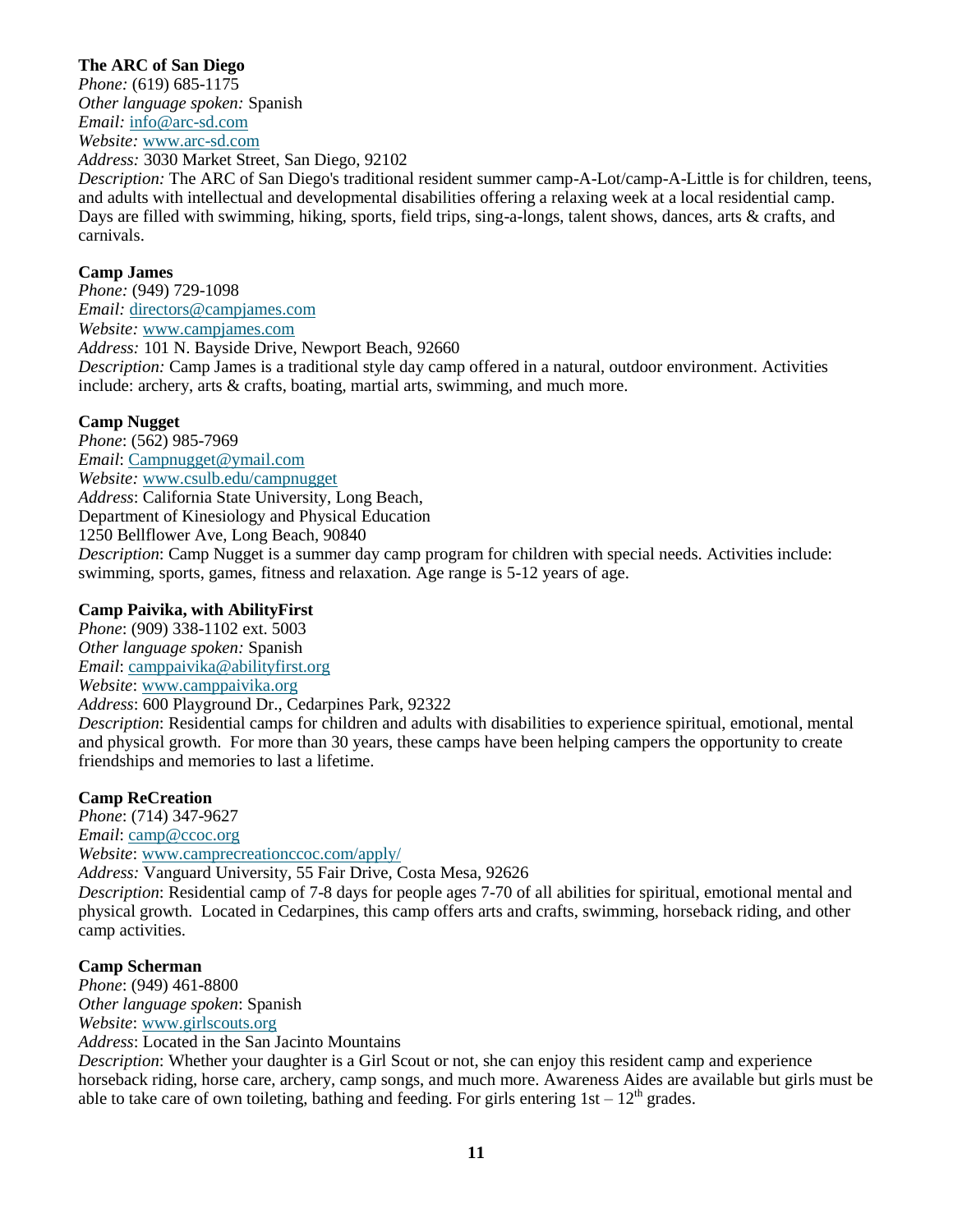## **Easter Seals- Southern California Region**

*Phone*: (714) 834-1111 *Other language spoken:* Spanish *Website*: [www.easterseals.com/southerncal/](http://www.easterseals.com/southerncal/) *Address*: 1570 E. 17th Street, Santa Ana, 92705 *Description*: Day and residential camp sessions are available to people of all ages and abilities

## **Inside The Outdoors**

*Phone*: (714) 708-3885 *Email:* [insidetheoutdoors@ocde.us](mailto:insidetheoutdoors@ocde.us) *Website*:<http://ito.ocde.us/Pages/Home.aspx>

*Description*: A unique hands-on environmental education program administered by the Orange County Department of Education. Family programs are offered throughout the year. Summer day camps offered in June and July.

## **Opportunity Matters to Everyone**

*Phone:* (949) 922-5193 *Other language spoken*: Spanish *Email:* [info@om2e.org](mailto:info@om2e.org) *Website*: [www.opportunitymatterstoeveryone.org/](http://www.opportunitymatterstoeveryone.org/)

*Address*: 3186 Airway Ave., Bldg. A, Costa Mesa, 92686

*Description*: Opportunity Matters is a non-profit organization devoted to providing activities and opportunities for children with developmental disabilities and their families. The curriculum includes independent living skills, vocational skills, motor skills and cognitive skills. Camp is for ages 4-18 and is held from 9 a.m. to 3 p.m. throughout the summer months.

## **The Painted Turtle**

*Phone*: (310) 451-1353 *Other language spoken:* Spanish *Website:* [www.thepaintedturtle.org](http://www.thepaintedturtle.org/) *Address:* 1300 4th Street, Ste. 300, Santa Monica, 90401 (Administrative Office) *Description:* An innovative camp for children with serious medical conditions and their families held in Lake

Hughes area. Refer to schedule to determine when specific conditions are invited to attend.

## **RAD Camp**

*Phone:* (949) 387-5219 *Email:* [camp@radcamp.org](mailto:camp@radcamp.org) *Website:* [www.radcamp.org/](http://www.radcamp.org/) *Address:* 17921 Sky Park Circle, Ste. G, Irvine, 92614 Description: RAD Camps provide a summer camp for adults 18 years of age and older; RAD Jr. for children 4 to 17 years of age with developmental and physical disabilities. Activities include: arts and crafts, drama, music, dance, and swimming.

## **Special Camp for Special Kids**

*Contact:* Lindsay Eres *Phone*: (949) 661-0108 ext.1226 *Email:* [lindsay.eres@smes.org](mailto:lindsay.eres@smes.org) *Website*: [www.specialcamp.org](http://www.specialcamp.org/) *Address*: 31641 La Novia Ave., San Juan Capistrano, 92675 *Description*: Summer day camp with community excursions for youth with disabilities, ages 6 to 21. Camper to counselor ratio is 1:1.

## **Stepping Forward Summer C.A.M.P.**

*Phone:* (949) 333-1209 *Email:* [sfcc.1ca@gmail.com](mailto:sfcc.1ca@gmail.com) *Website:* <http://steppingforwardcounselingcenter.com/summer/> *Address:* 15375 Barranca Pkwy, Unit B 101, Irvine, 92618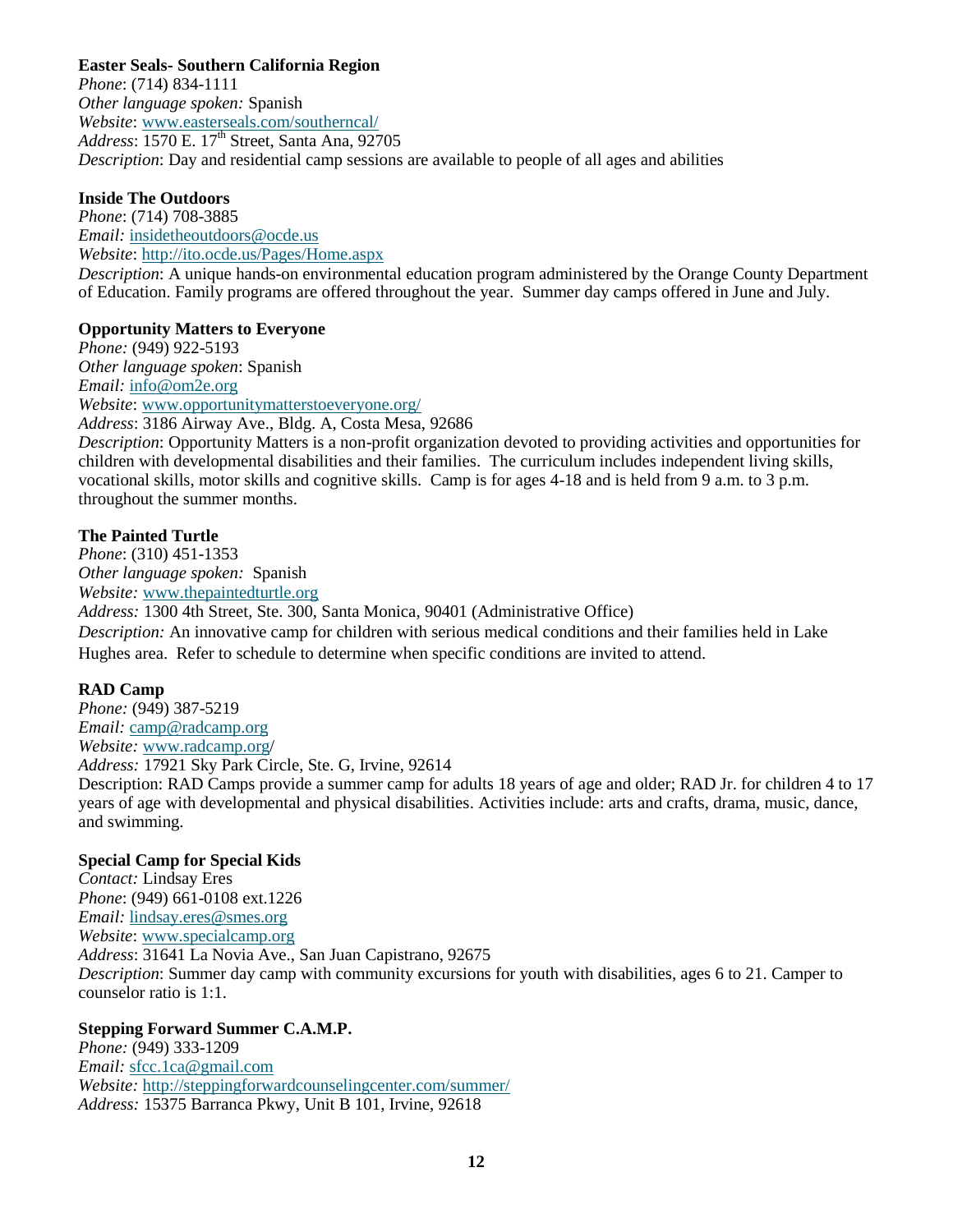*Description:* A therapeutic sport and social skills day camp. Activities includes: therapeutic horseback riding, swimming, yoga, drama, academic programs, arts & crafts, video game competition camp out, color war, field trips, kayaking/sailing, rock climbing, helicopter rides, and much more.

## **Outside of Orange County**

## **Adaptive Swim Class - City of La Mirada**

*Phone*: (562) 902-3191 *Other languages spoken:* Spanish and Vietnamese *Website*: [www.cityoflamirada.org](http://www.cityoflamirada.org/) *Address*: 13806 La Mirada Blvd., La Mirada, 90638 *De*s*cription*: Individuals with intellectual and physical disabilities have the opportunity to learn and improve swimming skills, maintain and increase physical fitness, and achieve success.

## **Autism on the Seas**

*Phone:* (800) 516-5247 *Website*: [www.autismontheseas.com](http://www.autismontheseas.com/) *Address*: Varies-refer to website *Description:* Group cruises accommodating guests of families and individuals with autism, Asperger's syndrome, Down syndrome and other related disabilities

## **Casa Colina Centers for Rehabilitation Outdoor Adventures**

*Contact:* Priti Vaidya *Phone*: (909) 596-7733, ext. 2200 *Website*: [www.casacolina.org](http://www.casacolina.org/) *Address*: 255 East Bonita Ave., Pomona, 91767

*Description*: Outdoor recreational activities for individuals with disabilities. Age depends on specific trip and ability level. Activities include hand cycling, scuba diving, skydiving, fishing, surfing, kayaking, water skiing, jet skiing, camping and rock climbing.

## **Challenge Air For Kids and Friends**

*Contact:* Bailey Wilson, Program Director *Phone*: (877) 359-5437 *Website*: [www.challengeair.com](http://www.challengeair.com/) De*scription*: Challenge Air builds self-esteem and confidence in children and youth with special needs, through the experience of flight.

#### **Epilepsy Foundation Greater Los Angeles**

*Phone*: (800) 564-0445 *Address*: 5777 W. Century Blvd., Suite 820, Los Angeles, 90045 *Website*: [www.endepilepsy.org](http://www.endepilepsy.org/) *De*s*cription*: Teen Retreat: One week in the San Bernardino Mountains for teens with epilepsy between 12 and 19 years old. Winter Retreat for Adults: Recreational weekend for adults with epilepsy.

## **New Directions Holiday and Vacation Travel**

*Phone:* (888) 967-2841 *Website*: [www.newdirectionstravel.org](http://www.newdirectionstravel.org/) *Address*: 5276 Hollister Ave., Suite 207, Santa Barbara, 93111 *Description*: High quality local, national and international travel vacations and holiday programs for people with mild to moderate developmental disabilities. Adults only.

## **San Diego Department of Therapeutic Recreation Services**

*Phone*: (619) 525-8247 *Other language spoken:* Spanish and Vietnamese *Website*: [www.sandiego.gov/park-and-recreation/activities/trs](http://www.sandiego.gov/park-and-recreation/activities/trs) *Address*: 3325 Zoo Drive, San Diego, 92101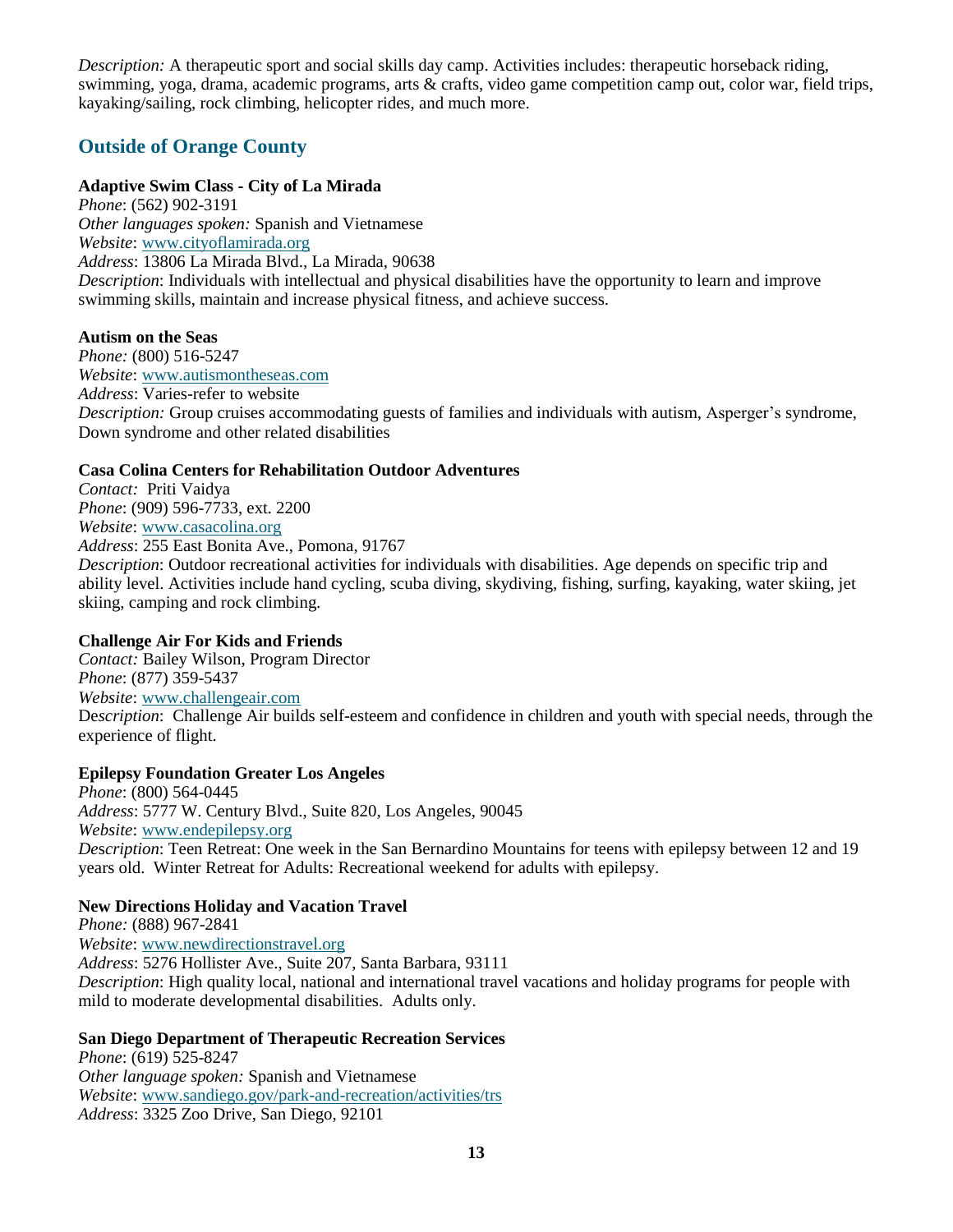*Description*: Recreational activities throughout San Diego for all ages and abilities include water, snow, wheelchair, handcycle sports, community excursions, crafts, dances, bowling, and many other activities scheduled throughout the year.

#### **U.S. Adaptive Recreation Center**

*Phone*: (909) 584-0269 *Website*: [www.usarc.org](http://www.usarc.org/) *Address*: 43101 Goldmine Drive, Big Bear Lake, 92315 *Description*: Individuals with intellectual and physical disabilities can enjoy snow skiing, water skiing, kayaking, sailing, fishing, off-road access for wheelchairs and camping; ages 5 and older

## **Universally Accessible Parks**

#### **Box Canyon Park: Accessible Playground for All Pirates and Knights**

*Phone:* (714-761-7160

*Website*:<https://funorangecountyparks.com/box-canyon-park-yorba-linda.html>

*Address*: 23400 Foxtail Drive, Yorba Linda, 92887

*Description*: The ship is designed for 2-5 year olds, and the castle for 6-12 year olds – but there are ramps on both that make it easily accessible for everyone. Many interactive panels are built into the play structures, including music chimes, drums, and gears to spin.

#### **Courtney's SandCastle: Universal Playground & Sensory Garden**

*Phone*: (949) 321-8264

*Website*: [http://courtneyssandcastle.com](http://courtneyssandcastle.com/)

*Address*: 987 Avenida Vista Hermosa, San Clemente, 92673

*Description*: Courtney's SandCastle is part of the Vista Hermosa Aquatics Center and Sports Park. It's a beautiful play space with a pirate ship and a castle, where children of all abilities can play together; it also features a sensory garden including water features. The playground is completely fenced for safety purposes.

## **Heritage Park: Irvine with Water Play Fountains**

*Phone*: (949) 321-8264

*Website*: <http://funorangecountyparks.com/heritage-park-irvine.html>

*Address*: 14301 Yale Avenue, Irvine, 92604

*Description*: Easy to see the kids from most points in the park. There's also an accessible "boat" and a ramp that fits a wheelchair. The best way to make it rock is for an adult to stand in the middle and almost do lunges backand-forth.

#### **Pavion Park**

*Website*: <http://funorangecountyparks.com/pavion-park-mission-viejo.html>

*Address*: 24051 Pavion, Mission Viejo, 92692

*Description*: Universally accessible, and includes natural history with interpretive signs about animals that are (or were once) native to the area. Colorful adirondack chairs grouped for socializing.

#### **Pittsford Park: Trike Course on the Accessible Red Playground**

*Website*: <http://funorangecountyparks.com/pittsford-park-lake-forest.html>

*Address*: 21701 Pittsford Dr., Lake Forest, 92630

*Description*: This playground allows children with mobility challenges and/or developmental delays to play freely. It also provides better access for parents and seniors with disabilities. Includes a rubberized surface, double-wide ramps, play equipment with music and water features, as well as a fence to keep children secure. It's brilliant red with even the upper levels accessible to wheelchairs. A cars/roadway theme provides little people with stop and yield signs and a trike course.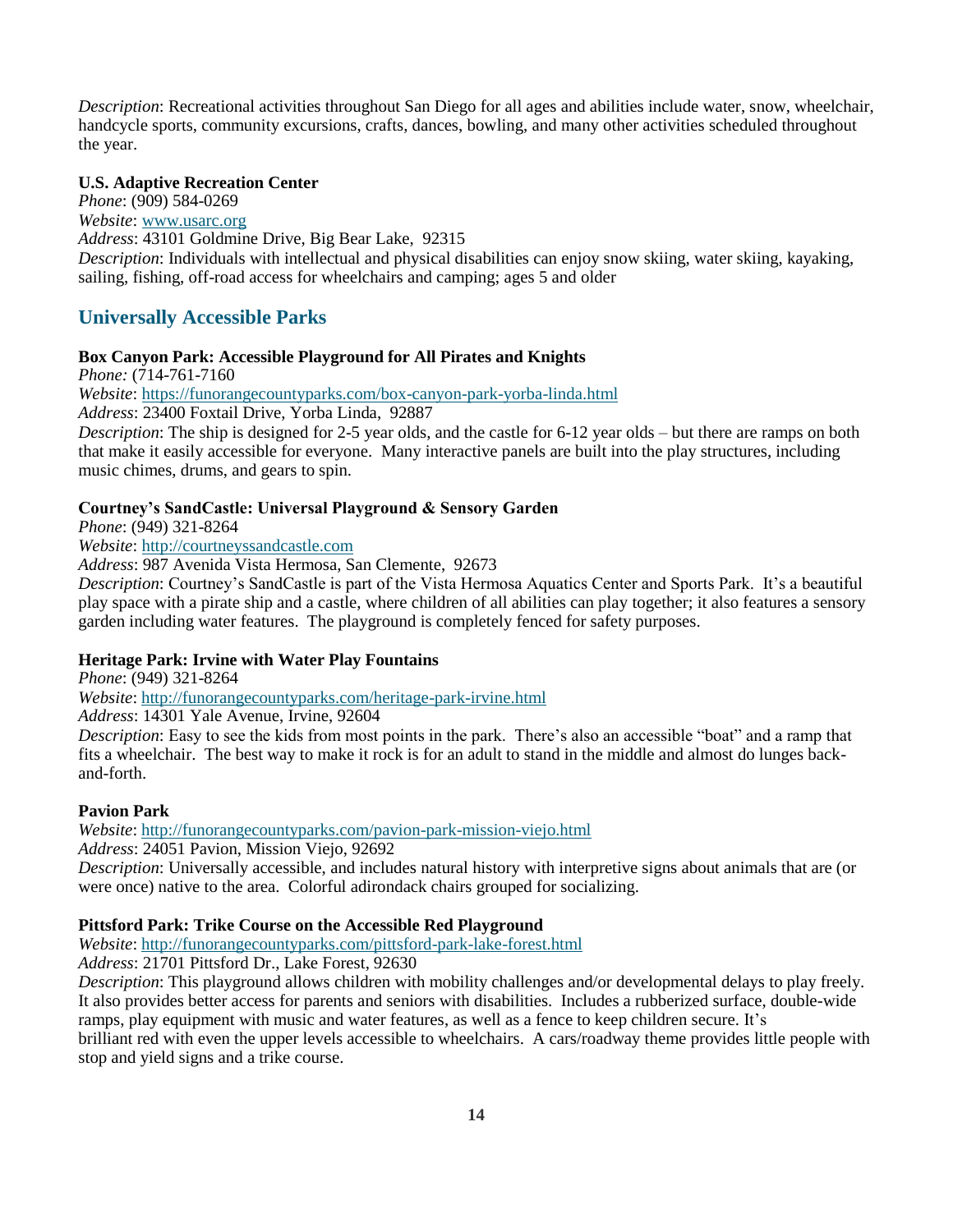## **TeWinkle Park: Angel's Playground**

*Website*: <http://funorangecountyparks.com/tewinkle-park-costa-mesa-angels-playground.html>

*Address*: 885 Junípero Road, Costa Mesa, 92626

*Description*: Completely "barrier-free," universally accessible and ADA compliant. Kids of all ages and abilities are drawn to the moving sled/car/boat, where they can travel to anywhere their imagination takes them.This playground allows children with disabilities to play side by side with their peers, creating a truly integrated play environment where compassion and acceptance can flourish.

## **Other**

#### **Beach Wheelchairs**

Beach Wheelchairs are equipped with large, wide wheels which can roll across the sand without sinking. They usually require users to be accompanied by someone pushing them, although several California locations offer motorized chairs which may be self-propelled.

All of the beaches listed below own their own wheelchairs and lend them free of charge. Users may be asked to leave a form of personal identification while borrowing the chair. Chairs are most commonly available from a lifeguard or the entrance kiosk at a beach, although a few are handled by concessionaires whose names appear on the list. Some may be reserved ahead of time, while others are available on a first-come, first-served basis. Recommended to call ahead for availability.

| San Clemente State Beach, San Clemente, (949) 492-5172     | Crystal Cove State Park, Newport Coast, (949) 494-3539                                           |
|------------------------------------------------------------|--------------------------------------------------------------------------------------------------|
| San Clemente City Beach, (949) 361-8219                    | Balboa Beach, Newport Beach, (949) 644-3047                                                      |
| Doheny State Beach, Dana Point, (949) 496-6172             | Newport Beach, (949) 644-3047                                                                    |
| Salt Creek Beach Park, South Laguna, (949) 276-5050        | Huntington State Beach, Huntington Beach, (714) 374-0602                                         |
| Aliso Beach, South Laguna, (949) 276-5050                  | Huntington City Beach at Dwight's Beach Concession, 201<br>Pacific Coast Highway, (714) 536-8083 |
| Main Beach, Laguna Beach, (949) 494-6572                   | Bolsa Chica State Beach, (714) 846-3460, (714) 377-5691                                          |
| Corona del Mar State Beach, Corona del Mar, (949) 644-3047 | Seal Beach, (562) 430-2613                                                                       |

**CA State Park Pass:** Any individual served by RCOC can apply for a discount pass which allows for use of all basic facilities (including day use parking, camping, and boat/day use parking fees) at any unit of the California State Park system operated by the State Department of Parks and Recreation (DPR) except for Hearst San Simeon SHM. The discount does not apply to fees under \$3. The lifetime pass is available for \$3.50. If the park charges per person, the individual with disabilities will get in free; if the park charges per vehicle, all passengers in the vehicle will enter free of charge. Please contact your RCOC Service Coordinator for additional information and/or application.

**Fishing License:** Any individual served by RCOC can apply for a free fishing license. No age limit. Please contact your RCOC Service Coordinator for additional information and/or application.

## **Goodwill Fitness Center**

*Phone*: (888) 623-4823 *Other language spoken:* Spanish *Address*: 1601 East St. Andrew Place, Santa Ana, 92705 *Website*:<http://www.ocgoodwill.org/changing-lives/goodwill-fitness-center>

*Description*: Orange County's only fitness center designed specifically for people living with physical disabilities or chronic illness. In this state-of-the-art, 12,000 square-foot facility, you have access to exercise equipment and knowledgeable staff to work with you in creating a personalized stay-fit program.

**National Parks**: Get a free, lifetime ACCESS Pass by applying online at: [https://www.recreation.gov/brands/rec.gov/marketing/html/ATBPass/access\\_pass\\_application.pdf](https://www.recreation.gov/brands/rec.gov/marketing/html/ATBPass/access_pass_application.pdf)